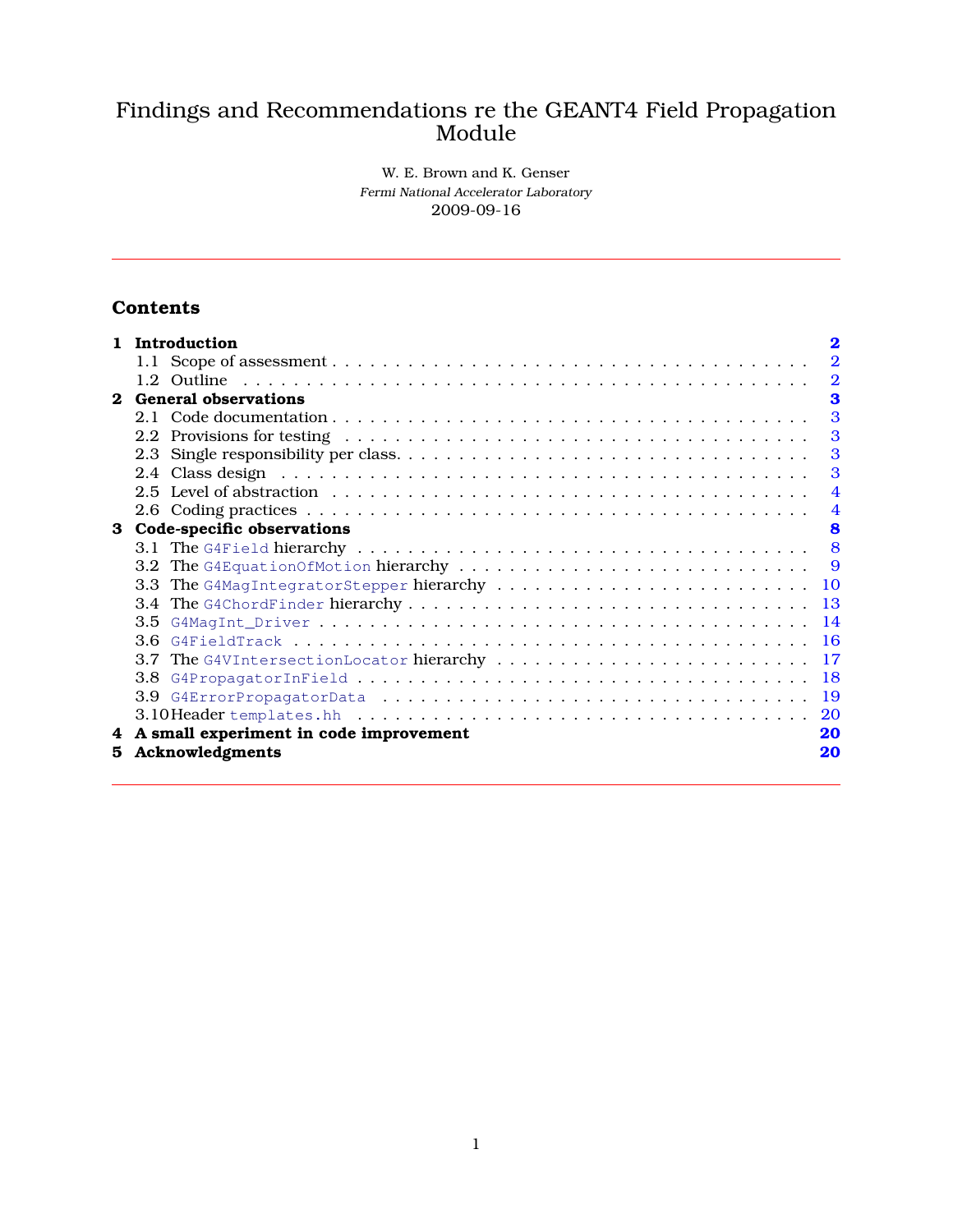## <span id="page-1-0"></span>**1 Introduction**

## <span id="page-1-1"></span>**1.1 Scope of assessment**

Our charge was to "Identify points for improvement in coding and design, concentrating on improving performance, robustness and maintainability. [T]he initial concentration should be on lower-level technical issues and move to higher-level design and algorithmic issues time permitting." We were to focus on the contents of directories geometry/navigation and geometry/magneticfield, and specifically to include classes:

- G4PropagatorInField,
- G4VIntersectionLocator,
- G4ChordFinder,
- G4ClassicalRK4, and
- G4CashKarpRKF45,

and classes that inherit from these.

We performed measurements of the cmsRun application, both with and without caching of the magnetic field information, tracking muons from  $Z$  decays and particles from  $Z^\prime$  decays, in order to be guided in our review by the time spent in each of the functions called. We were similarly guided by GEANT4 novice example N02 in order to determine which classes and functions are in heaviest use.

Our findings (via valgrind) revealed the following to be the most heavily-used of the Field Propagation functions in the novice example; percentages approximate the time spent in the named function:

- G4ClassicalRK4::DumbStepper (9%),
- G4Mag\_UsualEqRhs::EvaluateRhsGivenB (4%),
- G4MagErrorStepper::Stepper (2.3%),
- G4EquationOfMotion::RightHandSide (1.8%), and
- G4UniformMagField::GetFieldValue (0.9%).

In the cmsRun applications, the most heavily-used functions (with circa 10% uncertainty) were:

- G4Mag\_UsualEqRhs::EvaluateRhsGivenB (2.2 − 3.5%),
- G4Clas::DumbStepper  $(1.8 2.9\%).$
- G4PropagatorInField::ComputeStep  $(1.2-2.0\%),$
- G4MagInt\_Driver::QuickAdvance (0.8 − 1.1%), and
- G4ChordFinder::FindNextChord (0.7 − 1.1%).

Thus, in addition to the specific classes named in our charge, we concentrated on the above-named heavily-used classes, with occasional (brief) excursions into other classes.

This review focuses on technical issues regarding the classes' implementation in C++ code. It may be appropriate, once the issues raised below have been addressed, to task another review team with the charge of assessing the module's class design and any other high-level areas of concern.

## <span id="page-1-2"></span>**1.2 Outline**

We present, first, some general observations. Along with each item, we indicate our assessment (1) of the item's relative importance and (2) of the relative difficulty of remedying the issue. In each case, we use codes  $H = high$ ,  $M = medium$ , or  $L = low$  at the end of each item. The order of the observations within each section provides a first approximation to the order in which we recommend that they be considered for implementation: H/L, M/L, H/M, L/L, M/M, H/H, M/H, L/M, L/H.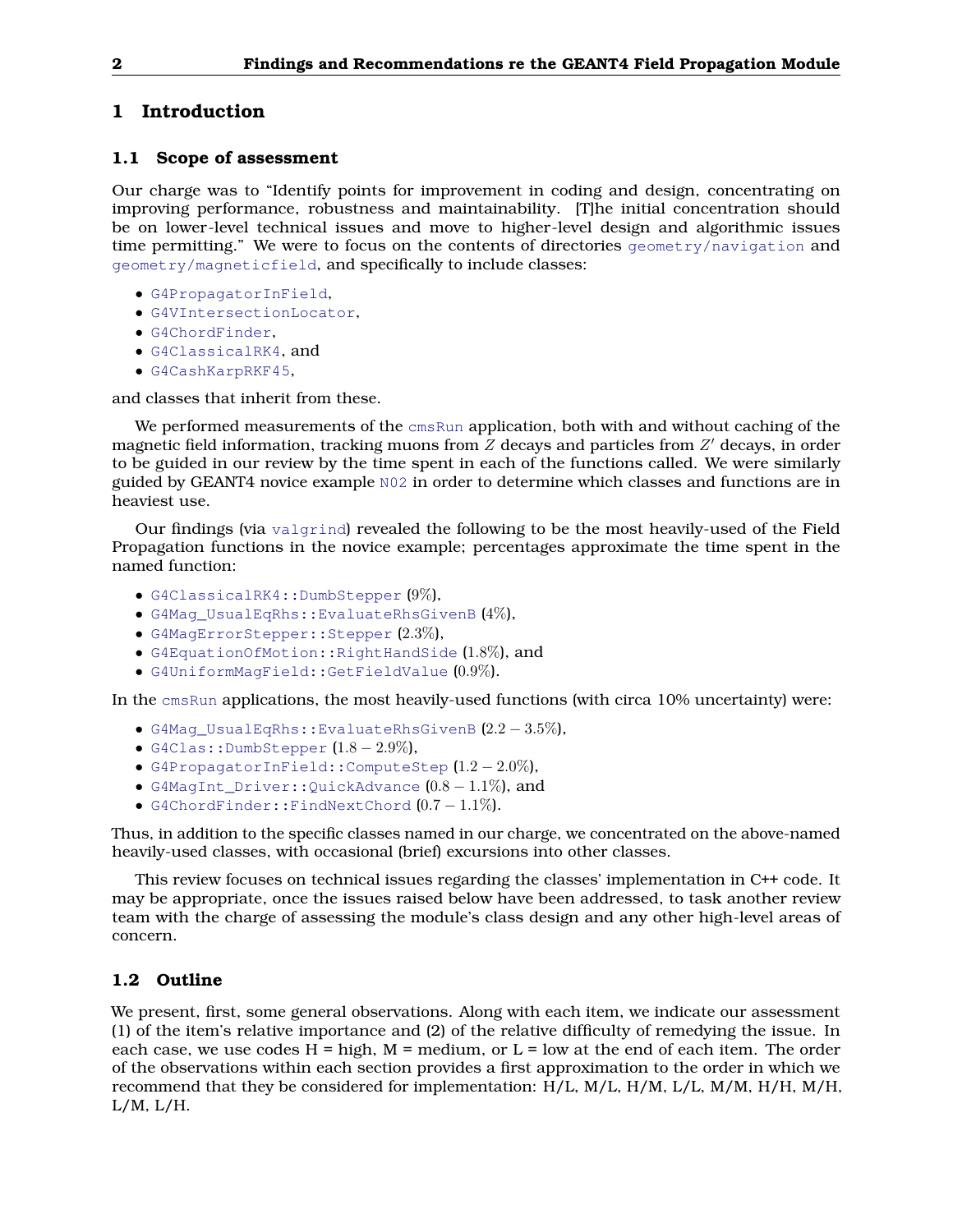In the subsequent section, we present remarks specific to individual classes, functions, *etc.* The order of these observations and remarks does not necessarily correspond to their order of importance.

<span id="page-2-0"></span>We then describe a small experiment we undertook to assess the impact of modifying a field propagation module class' implementation. We conclude the paper with a few acknowledgments.

## **2 General observations**

#### <span id="page-2-1"></span>**2.1 Code documentation**

**Inline documentation.** In browsing the code, we noted some internal documentation for maintainers. In some cases, however, the information was split among three files, the .hh, the .icc, and the .cc. [M/L]

#### <span id="page-2-2"></span>**2.2 Provisions for testing**

We were initially unable to locate a framework (*e.g.*, a test suite) for comprehensively testing the types and functions comprising the Field Propagation module. In the absence of such a test suite, it would have been difficult to verify the correctness of any non-trivial modifications that may be made to the module's code.

However, we subsequently learned that the GEANT4 software repository does contain tests, but that these tests are not routinely made part of the tar distribution. We recommend that consideration be given to distributing the tests universally, and/or to granting universal anonymous read access to the repository. Given access by either means, an end user could verify to his own satisfaction the fundamental correctness of the library's behavior. We also recommend that documentation be provided and distributed regarding these tests' availability and operation.  $[H/M]$ 

A very brief inspection of the tests suggests that they might be best categorized as *integration tests*. That is, each test appears to involve multiple classes' functionality combined, rather than to probe the behavior of a single class. Tests of the latter kind are often known as *unit tests*. We believe there is value in having tests of both kinds, and recommend the routine inclusion of unit tests to provide a firm basis for the integration tests. Unit tests are also valuable when code improvement (such as refactoring) is undertaken, for they expose issues in isolation, which makes them generally easier to isolate and remedy. We also recommend that such unit tests be self-contained, that is, that each test report success or failure without resorting to external data.  $[H/H]$ 

## <span id="page-2-3"></span>**2.3 Single responsibility per class.**

We noted that some classes (e.g., G4MagInt\_Driver) have certain calculations as their primary responsibilities, yet also have report-printing responsibilities. It is a principle of program design that each class and each function have exactly one responsibility. For classes that gather statistics, for example, we recommend that they be designed in conjunction with statistics types that keep the statistics and can make them available to report-printing functions on request. [H/H]

## <span id="page-2-4"></span>**2.4 Class design**

Alan Lenton points out $^{\rm l}$  that "One of the things that you are told when you first start learning about classes in C++ is to put the data in the private/protected part of the class and write functions to access and set the data. This is all well and good as far as it goes.

<sup>1</sup><http://www.ibgames.net/alan/technical/classdesign.html>.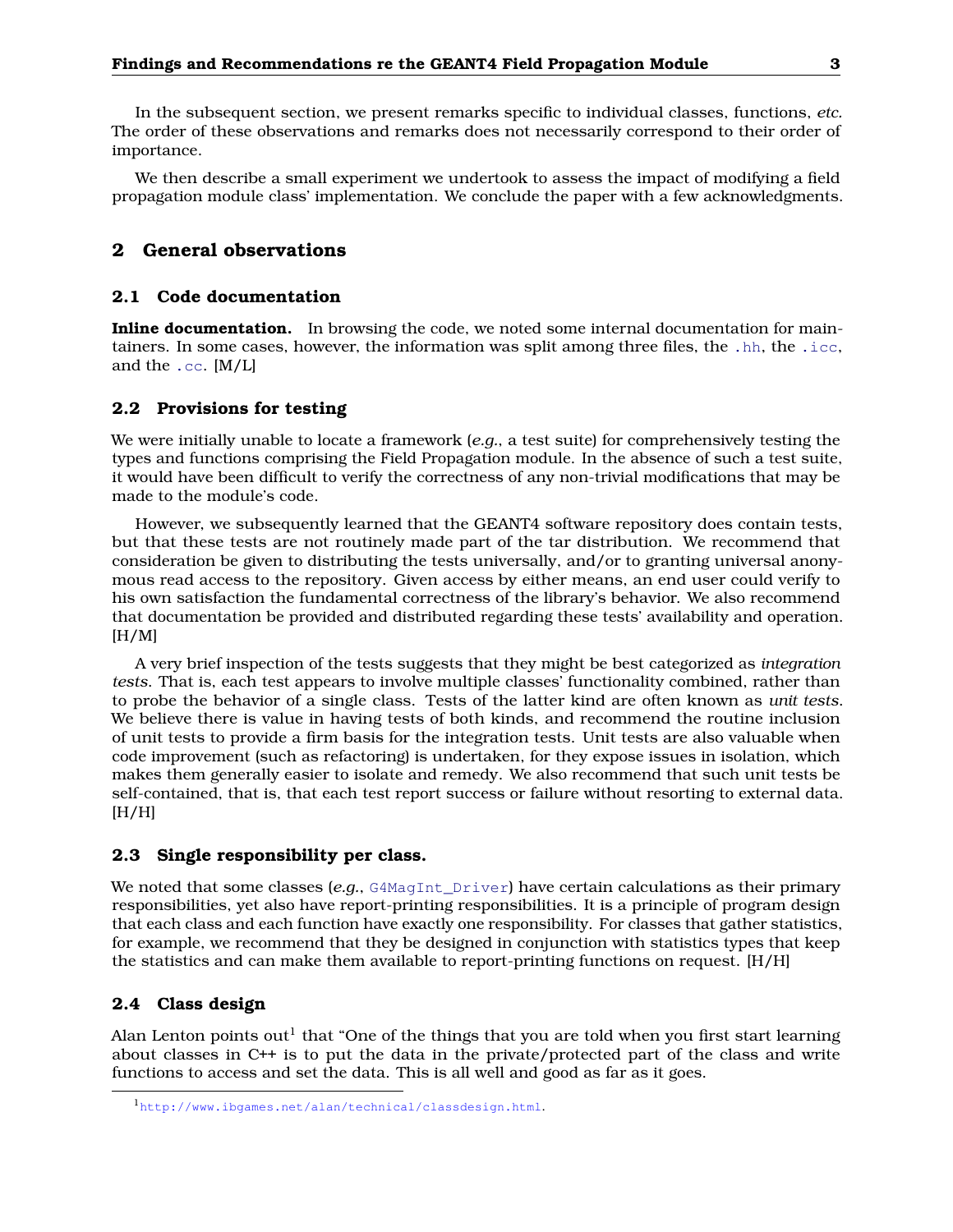"Unfortunately, it often goes too far, and you get horrendous classes with (say) 10 items of data and then 20 functions of the form ReadXX()/SetXX() to read and set those data items. Really, you might as well have made those data items public for all the good the data 'hiding' did.

"In general the data should be set during the construction of the object. It should really only be changed by the object itself as a result of a high level operation."

We observed that the majority of the classes we reviewed followed the "too far" approach described above, as they are replete with a proliferation of getter and setter functions, and have minimal additional functionality. We recommend discontinuing such design practices in favor of adhering to principles of known good object-oriented design. [H/H]

## <span id="page-3-0"></span>**2.5 Level of abstraction**

The use of arrays rather than higher-level abstractions is embedded throughout the Field Propagation module. An array is a rather low-level data structure with relatively few operations and even less semantic content. We recommend instead always using the highest-level abstraction consistent with the intent, *i.e.*, one whose public interface corresponds to its clients' semantic needs.

For example, G4Field::GetFieldValue()'s Point parameter, currently an array of extent 4, could have been declared and used instead as a G4LorentzVector. Such a choice would:

- provide more type safety than is now possible,
- convey additional semantic information than currently provided, and
- reduce the current litter of dealing with arrays, leading to code simplification.

If a purely linear organization (*e.g.*, an array or a std::vector) absolutely must be used to hold diverse quantities, we recommend that names be used in place of numerical subscripts, as the following code snippet illustrates:

```
1 enum {X=0, Y=1, Z=2, PX=3, PY=4, PZ=5, T=6, E=7};
2 G4double y[12];
3 ... y[T] ... // instead of y[6]
```
 $[H/H]$ 

**Naming inconsistencies.** We observed inconsistent naming patterns. For example, we found among the magneticfield names the following forms: Magnetic, Mag, Mag\_, and M. [M/H]

**Invariants.** It is another recognized best practice to provide each class with an invariant (known in this context as a *class invariant*). The purpose of invariants in general is to assist in reasoning about the code, especially in assuring the code's correctness. Unfortunately, we found only few such invariants. [M/H]

## <span id="page-3-1"></span>**2.6 Coding practices**

**Initialization issues.** We discovered an unfortunate pattern in a number of the constructors (and one of the assignment operators) that we examined: some fraction of the data members are left uninitialized or uncopied. This is contrary to recommended practice, as it makes it unnecessarily difficult to reason about code that uses such constructors. It also introduces unnecessary fragility and coupling in the code, as one must be careful to avoid calling a function that uses an uninitialized data member before calling a function that initializes them.

Incomplete (or occasionally even nonexistent) initializer lists represent a significant contributing factor to this problem, and may even lead to reduced performance due to doubly-initialized data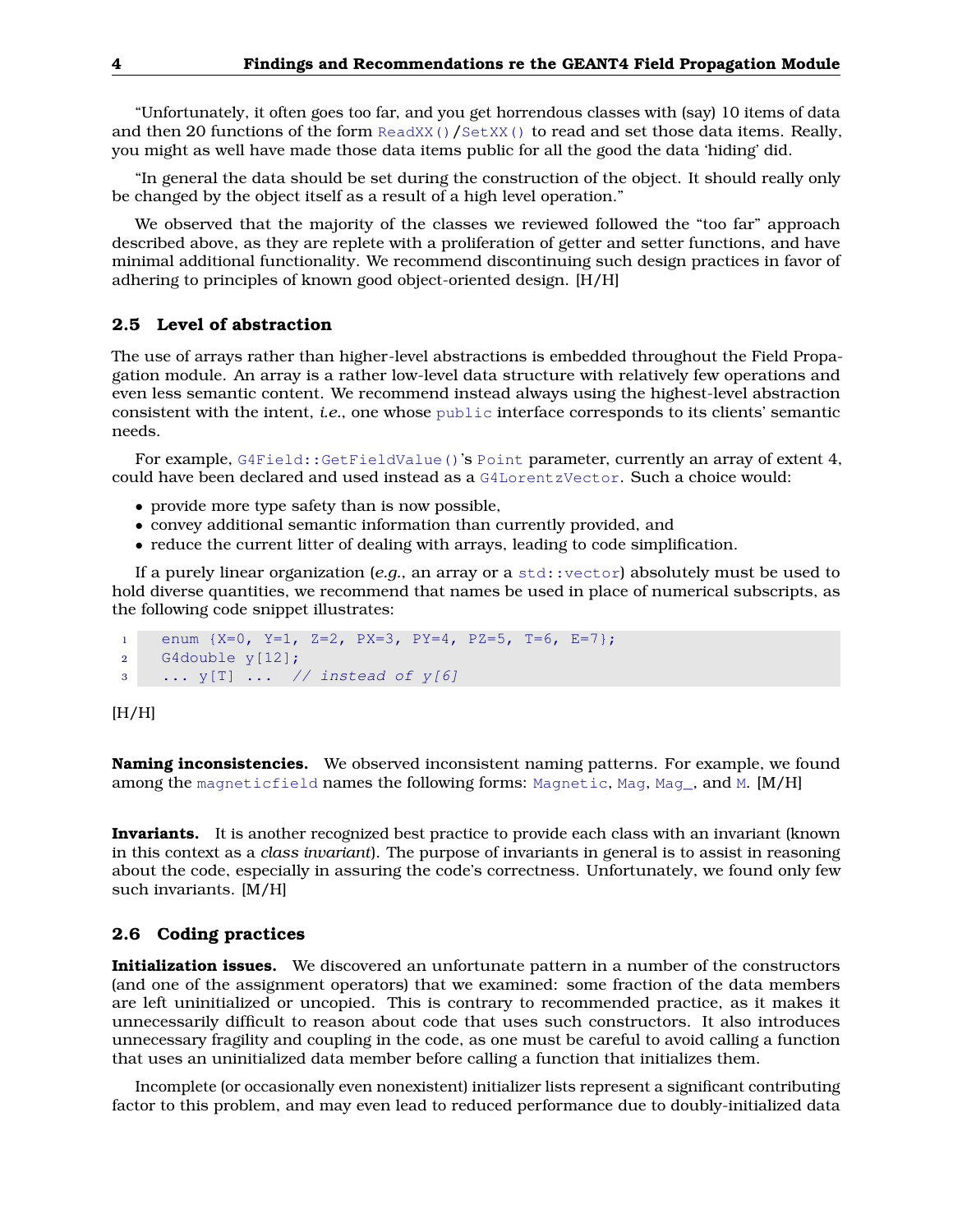members. We recommend that all constructors always initialize all member data via the initializer list, and that the initializer list be ordered so as to match the order in which the data members are declared. We further recommend that the body of a constructor be reserved for additional processing that can't be accommodated via an initializer list. Finally, in a number of cases (especially where there are no held resources, *e.g.*, in abstract base classes), we recommend that copy constructors (and similar special member functions, where appropriate) be neither declared nor defined and thus left to the compiler to generate. [H/L]

**Implementation of copy assignment.** We noted in a few classes incomplete or incorrect (*e.g.*, infinitely recursive) copy assignment operator implementations. These functions largely parallel their respective classes' copy constructors, generally augmented by a special test to avoid selfassignment (which rarely, if ever, is used in practice). Modern C++ recommends, for any class T, the following approach instead: First, ensure that  $\text{T}$  has (a) a correct and faithful copy constructor, and (b) a non-throwing destructor that correctly disposes of any resources held by the class. Second, provide  $\text{T}$  with a non-throwing swap function to exchange the values of two variables of type  $I^2$  Finally, write T's copy assignment operator according to the following model which, by construction, is correct as well as exception-safe in all cases (including the rarely-occurring self-assignment).

```
1 T & operator = ( T const & other ) {
2 T tmp( other );
3 swap( tmp ); // assumes swap is a (non-throwing) member function
4 return *this;
5 }
```
However, in a number of cases (especially where there are no held resources, *e.g.*, in abstract base classes), we recommend these functions be neither declared nor defined and thus left to the compiler to generate. [H/L]

**Early declarations.** In some programming languages, variables must be defined at or near the beginning of a function. In C++, it is possible to define variables at any point within a function, and it is recognized best practice to avoid defining a variable until its use is required. In the Field Propagation module, we have encountered quite a number of cases in which variables are defined early in a function, before they are needed. This practice is in general unnecessarily expensive especially when the variables' types have default constructors which are thus unnecessarily invoked. As an additional cost, the initial values of such variables must be adjusted before they are actually used. By delaying such variables' definitions, they could be correctly initialized and ready for immediate use. [H/L]

**Policy re inline.** We observed that classes employ inconsistent approaches in determining which member functions ought be implemented inline, as well as in declaring and placing such functions. For example, some classes declare each such function as inline in the class definition and again in each function's implementation, while others only do the latter. Still others don't use the inline keyword at all when defining the function within the class body. We recommend a coherent policy be formulated (preferably in accordance with the DRY [Don't Repeat Yourself] principle) so that all classes can have a consistent approach to this important decision and to its realization.

 $2$ It is always possible to implement such a swap function for any class T by invoking an appropriate swap function for each of T's data members: For each data member of T whose type is a native (built-in) type, invoke std::swap, and for each data member of T whose type is either a library type (*e.g.*, std::vector) or a user-defined type, invoke its own swap member. Stateless members, if any, do not need to be swapped since all their instances must be equivalent.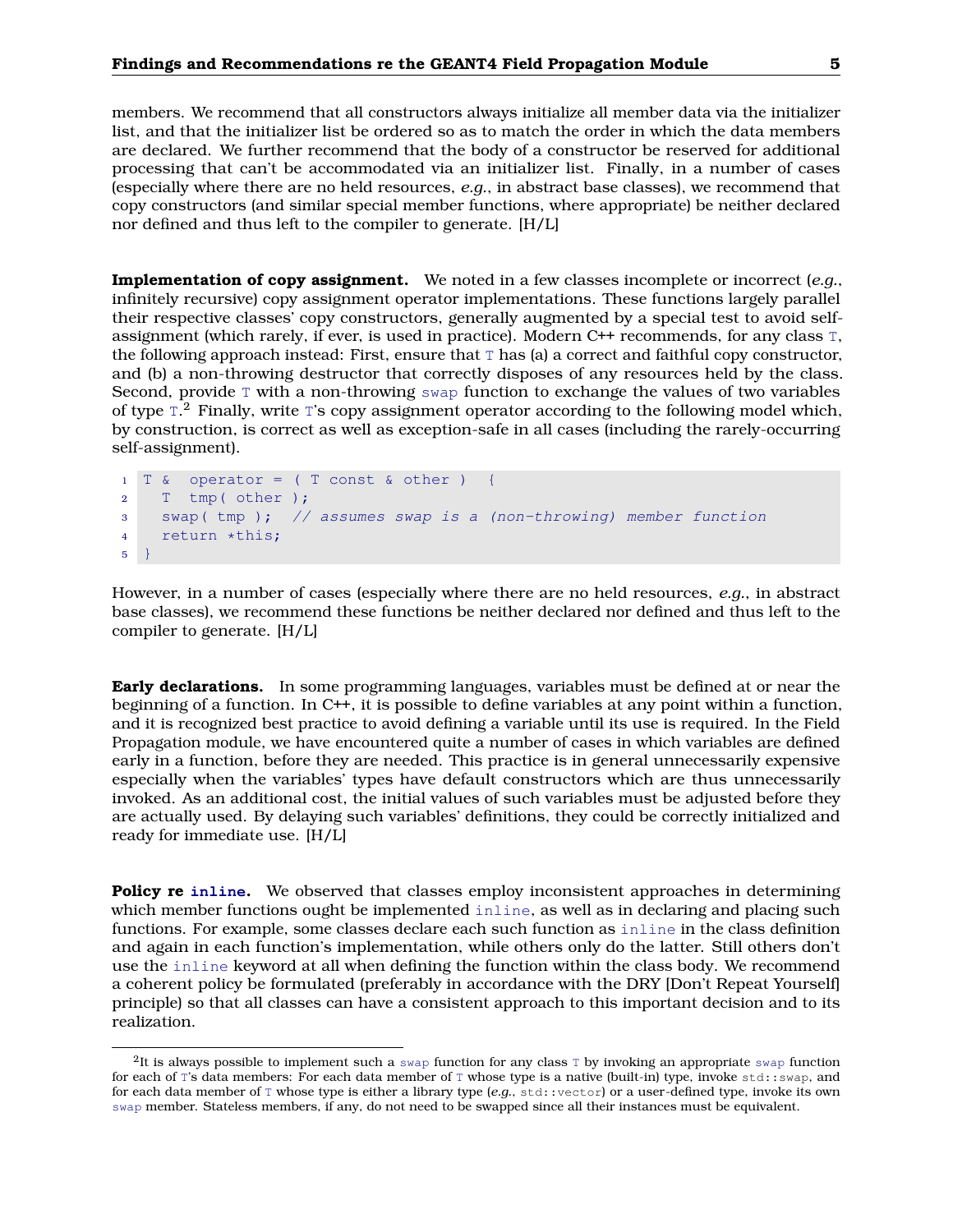As part of such a policy, we recommend that strong consideration be given to the possibility of eliminating all .icc files. Such files' presence adds to the complexity of maintaining code as each occurrence forces an additional file to be opened for inspection. Further, each occurrence adds to compilation effort for the same reason.

If these recommendations are adopted, we further recommend that each inline function now defined in an .icc file be defined instead where it is declared in the  $\star$ .hh file (particularly as such functions tend to have very short definitions). Such a practice would avoid any need to say inline anywhere. [M/L]

**Increment operator selection.** Best practices regard the unnecessary use of postincrement in place of preincrement operations as a code "pessimization." In loop control and also occasionally elsewhere in the code we saw consistent use of the postincrement operator, and saw only very few uses of the preincrement operator. [M/L]

**Noncopyability.** If there are no reasons to copy instances of a class that has a bare pointer as a data member in its state, the class should be non-copyable (*i.e.*, that its copy functions be declared private and remain unimplemented) in order to minimize the risk of pointer proliferation and the attendant problems of coordinating the lifetimes of the pointers and of the (sole, shared) pointee. Indeed, many classes are already noncopyable for this and similar reasons; we recommend stricter application of this policy. [H/M]

**Loop predicates.** Modern C++ programming techniques recommend the use of loop predicates involving the != operator rather than, say, the < operator. There are several reasons for this preference: For one, such use permits a stronger post-loop assertion; for another, loops controlled by iterators must already use != in their predicates since iterators are generally not required to support <. The bulk of the predicates we encountered in the Field Propagation module use the < operator. [L/L]

**Code appearance.** The indentation used by the text of the Field Propagation module is inconsistent at times. The code is also occasionally difficult to read, *e.g.*, devoid of conventional spacing between tokens. Many lines end with unnecessary whitespace (which we can see them because our text editor highlights them); this extra whitespace contributes to small amounts of overhead in many places:

- compilation time during each compilation,
- space in the code repository, and
- time and space during each repository check-out and check-in.

We recommend a script be run automatically during each repository check-in and check-out to strip such whitespace from each file. [L/L]

**Non-explicit conversion constructors.** We observed no use of the explicit keyword. It is generally recommended that this keyword be applied to all conversion constructors (constructors callable with a single argument) to prevent the compiler from performing the conversion unless explicitly requested to do so. The absence of this keyword can lead to unexpected and unintended conversions, making it more difficult to understand and reason about code. [M/M]

**Pointers in containers.** We found in the Field Propagation module an occasional container of pointers to objects, rather than a container of the objects themselves. There are a few good reasons to use containers of pointers; for example (1) when the pointees are to be shared and thus avoid the overhead of multiple copies of them, or (2) when the exact type of the pointees is of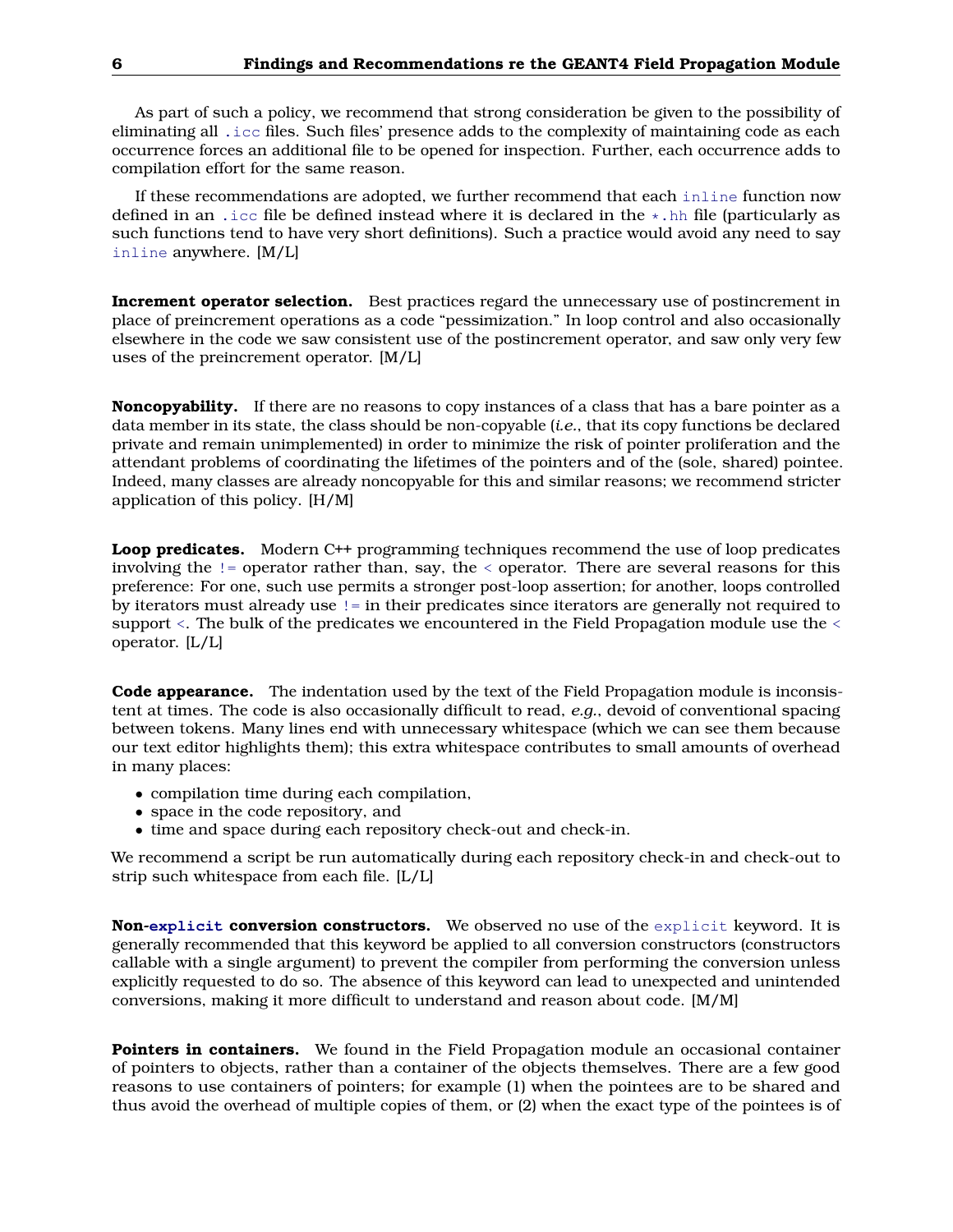an unknown derived type and the virtual mechanism is to be used by pointing to instances of

the base type. However, neither of these reasons seemed to apply here, and in their absence the chosen approach is a source of potentially significant performance degradation, as each traversal of the container introduces an extra dereferencing operation. Further, each time such a container were to be created, copied, or destroyed, it incurs the overhead of expensive dynamic memory management, together with its attendant added complexity. [M/M]

**Pointers' frequency.** The Field Propagation module was observed to make significant use of native C++ pointers. Such pointers are widely considered to be a very low-level data structure that, while effective, are sources of complexity in design and of bugs in implementations. Modern C++ recommends instead the use of smart pointers and similar handle types. The Standard Library, for example, today provides  $std$ ::auto ptr and will in the near future provide additional smart pointers (*e.g.*, shared\_ptr and unique\_ptr) that have for circa ten years been available from other sources. In the absence of such a pointer discipline, it would for example not be feasible to explore performance improvements based on multi-threading. [H/H]

**Choice of loop.** We observed that several algorithms make use of  $d_0$ ... while constructs, known as *post-test* loops because their predicates are evaluated after, rather than before, each iteration. Such constructs are rarely found in modern C++ programs, and are often artifacts of code originally written in Fortran (whose loops do follow such a pattern) and later translated to C or to C++. The use of *pre-test* loops, as realized by while and for constructs, is overwhelmingly prevalent in modern code, and should be given strong consideration. [H/H]

**Under-utilization of the Standard Library.** We observed significant use of the mathematical functionality of the C++ Standard Library, but very little use of the other abstractions (containers, algorithms, *etc.*) the Library offers. For example, we saw explicit (hand-coded) loops to initialize or to copy arrays that could more simply have been coded as simple calls to such Standard Library algorithms as std::copy, std::uninitialized\_fill, *etc.* Using even such simple algorithms as std::min and std::max improves the clarity of the program text, and often provides performance benefits as well. Additionally, we observed explicit looping over arrays where the entire loop could be avoided via the use of such std::vector operators as copy assignment. [H/H]

**Function size.** The Field Propagation module exhibits a few examples of functions whose implementation involves several hundred lines of code. Good code hygiene considers such function sizes to be well above the recommended upper limit of roughly one page of code. It is more difficult to reason effectively when functions are large, and it becomes riskier to make updates. [M/H]

**Code structure.** We noted code that seems suboptimally structured or unnecessarily deeply nested, leading to additional compilation expenses as well as to impediments to understanding. (We point out selected examples in the next section, together with recommended adjustments.)  $[M/H]$ 

Literals. It has long been recommended practice, in C<sup>++</sup> as well as in other programming languages, to provide meaningful names for constants used within the code. This enables readers to understand the purpose of a constant, with no need to infer its intent from its context. The code we inspected does not always follow this practice. [M/H]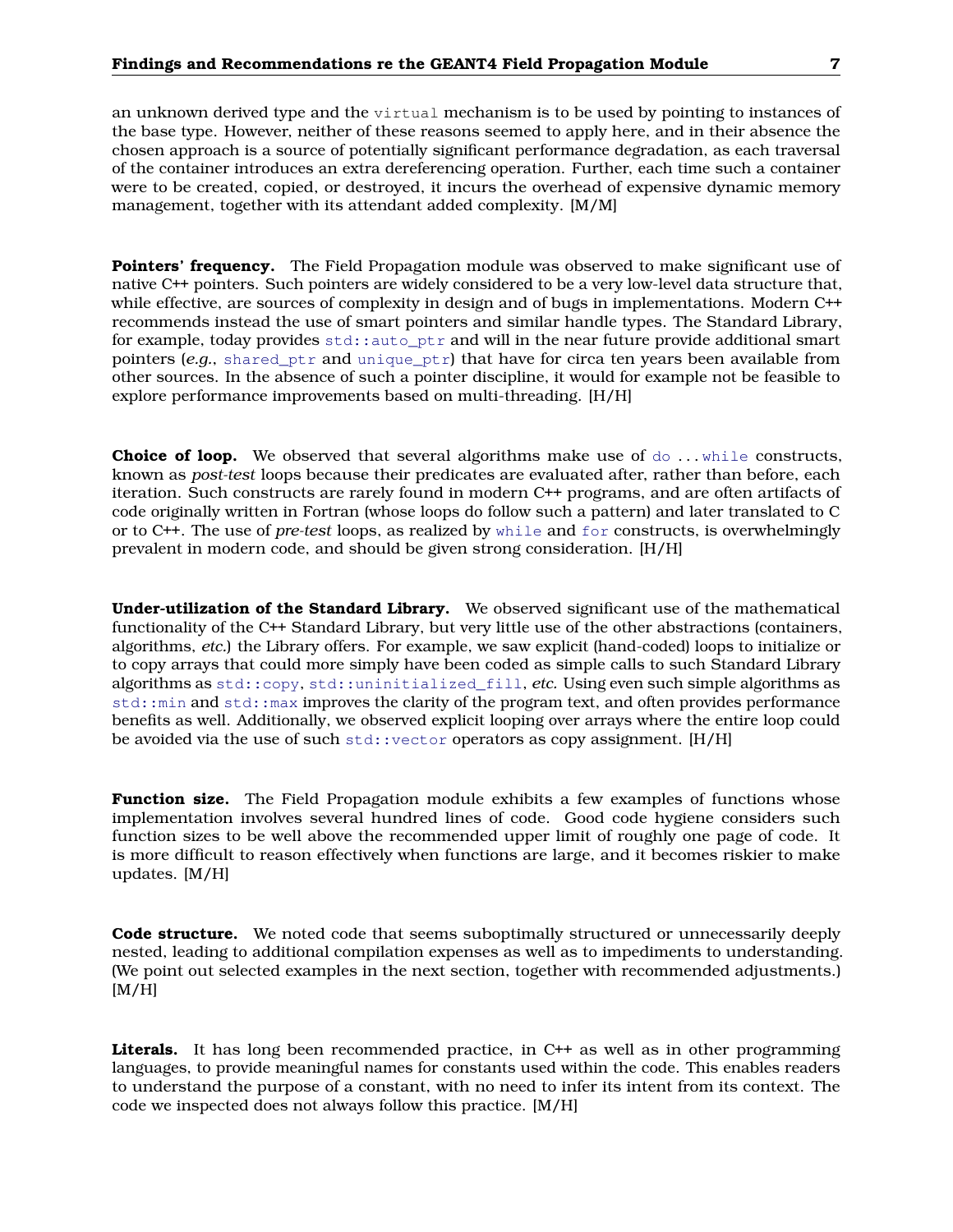**Provisions for debugging.** The presence of some debugging statements (a few of which seem to introduce side effects!) makes the logic of the underlying code significantly more difficult to read due to the extra bulk. [L/M]

## <span id="page-7-0"></span>**3 Code-specific observations**

The following remarks encompass only classes and functions that we encountered during our review. It is not intended as a comprehensive list for the entirety of the Field Propagation module, nor are these remarks necessarily comprehensive even within the specific portions we call out below.

## <span id="page-7-1"></span>**3.1 The G4Field hierarchy**

This section reports on the hierarchy of classes rooted at G4Field. We note this is a fourlevel hierarchy, and wonder whether such depth is warranted. For example, G4Field and G4ElectroMagneticField are both abstract classes, the latter directly inheriting from the former, and (outside its own implementation) each is only used in two additional classes. Since each of the fields is an electromagnetic field, we wonder whether these could not be profitably consolidated (by eliminating G4Field and retargeting its few uses to G4ElectroMagneticField).

### **G4Field**

- The copy assignment operator is disastrously wrong; it embeds an infinitely recursive call.
- It is distinctly unusual to have a copy assignment operator but no copy constructor.
- In this class, there is no need to declare or define either the default constructor or the copy assignment operator as there are no data members to be initialized or copied, so the compilergenerated versions of such functions would be trivially fine; we therefore recommend that these functions' declarations and definitions be removed.
- The signature for GetFieldValue uses double and not G4Double as is done elsewhere (*e.g.*, in its derived classes). (But see related comments elsewhere herein.)

#### **G4ElectroMagneticField**

- The (virtual) destructor is trivial and so should be defined inline (as was done in the G4Field base class). $3$
- This class has the same issues re default constructor and copy assignment operator pointed out re the G4Field base class.
- The copy assignment operator is wrong because, as a derived class, it ought (but fails to) invoke the copy assignment operator of its base class.
- The copy constructor is correct, but the compiler-generated one would have been equally correct and likely at least slightly more efficient.

For the above reasons, we recommend:

 $3$ We recognize that, historically, there have been prevalent beliefs in the C++ programming community to the contrary, among them:

**<sup>–</sup>** No member function can be declared both inline and virtual.

**<sup>–</sup>** No destructor can be declared both inline and virtual.

**<sup>–</sup>** It is necessary to have a non-inline destructor if one is building a shared library.

However, none of these is true and, to the best of our knowledge, modern C++ compilers should have no trouble coping with the recommended practice, especially when the destructor in question is trivial and there are no data members that themselves have expensive destructors.

As the Google C++ Style Guide [<http://google-styleguide.googlecode.com/svn/trunk/cppguide.xml>] puts it, "A decent rule of thumb is to not inline a function if it is more than 10 lines long. Beware of destructors, which are often longer than they appear because of implicit member- and base-destructor calls!"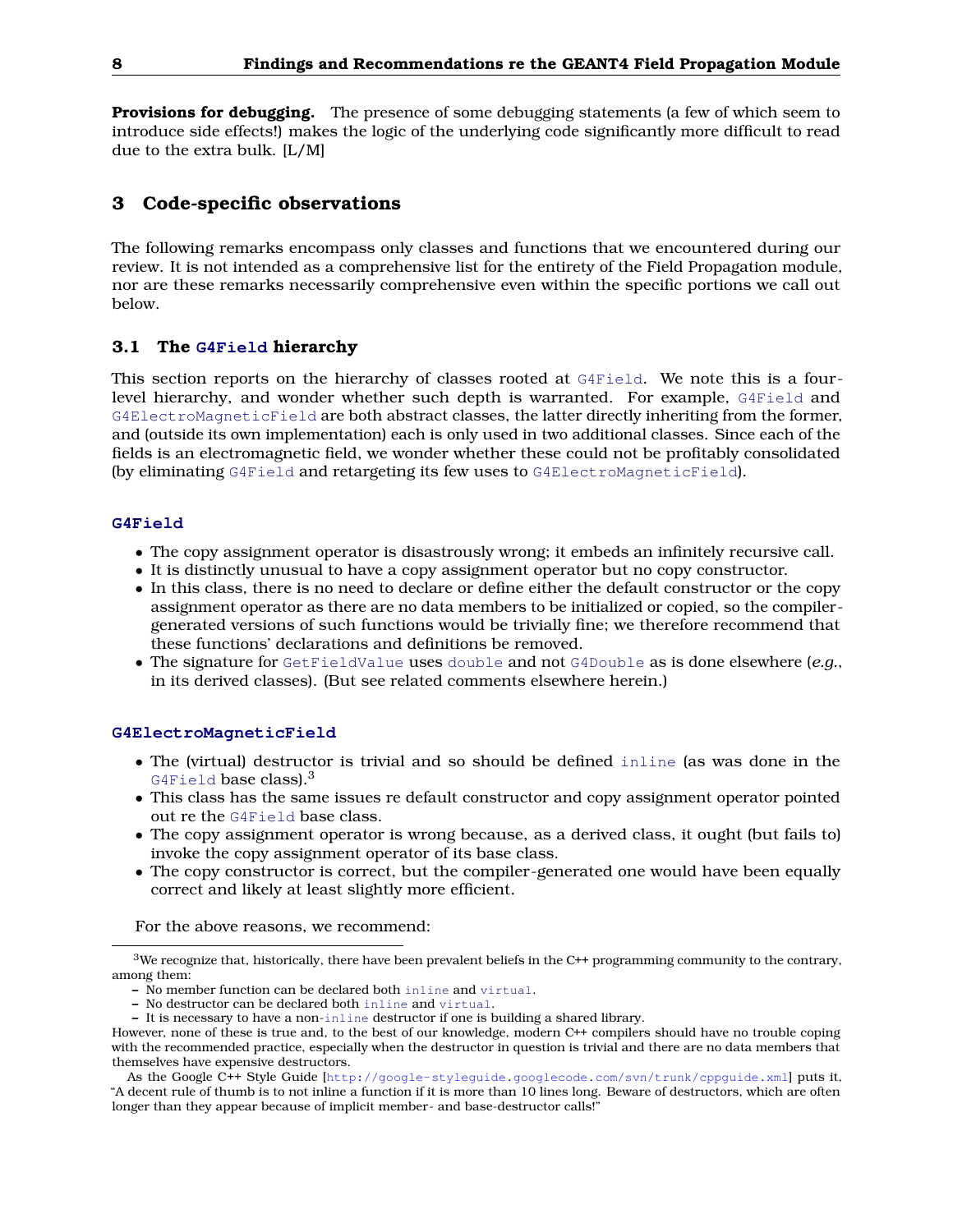- omitting the declarations and definitions of the default constructor, copy constructor, and copy assignment operator;
- defining the virtual destructor inline; and
- deleting the entire G4ElectroMagneticField.cc file.

## **G4MagneticField**

This class has the same issues as described in the analysis of its base class, G4ElectroMagneticField, and the same recommendations apply.

## **G4UniformMagField**

- It is unclear why the fFieldComponents data member has array type, as it seems that G4ThreeVector would be a more suitable choice that would lead to considerable code simplification and some small performance benefits, *e.g.*,:
	- **–** the compiler-generated versions of the copy constructor and the copy assignment operator would suffice;
	- **–** GetConstantFieldValue() becomes an inlineable one-line function; and
	- **–** there would be no need for 3-iteration loops over assignment (or, equivalently for any sequence of three assignments)<sup>4</sup>.
- The destructor should be inlined as was recommended for the base class.

## **G4QuadrupoleMagField**

- The default constructor appears to double-initialize its data member (once via the implicit initializer list, a second time via assignment); this is a small space and time inefficiency; we recommend using only an explicit initializer list wherever possible.
- The first parameter to GetFieldValue() is declared to have type G4double[7]. However, the body only uses the leading two items of the array, and the base class function being overridden declares the comparable parameter as having type  $G4$ double [4]. This seems inconsistent; a named type in lieu of an array might have been preferable.

## <span id="page-8-0"></span>**3.2 The G4EquationOfMotion hierarchy**

This section reports on the hierarchy of classes rooted at G4EquationOfMotion. We note in passing that the classes in this hierarchy do not follow as consistent a naming scheme as do other hierarchies.

## **G4EquationOfMotion**

- The comments in the .hh file are seriously out of date and wrong (*e.g.*, "This is the \_only\_function a subclass must define.", followed immediately by a declaration for another pure virtual function).
- The documentation (here and elsewhere where appropriate) should state that this type does not take ownership of any pointer passed to it.
- If this class (and its subclasses) are intended not to make any changes to the field, perhaps the itsField member should have type const G4Field\*.
- EvaluateRhsReturnB() has functionality identical to that of RightHandSide(); they should perhaps share implementation (*e.g.*, by having the latter call the former).

<sup>&</sup>lt;sup>4</sup>This recommendation is general, and could be repeated in many places.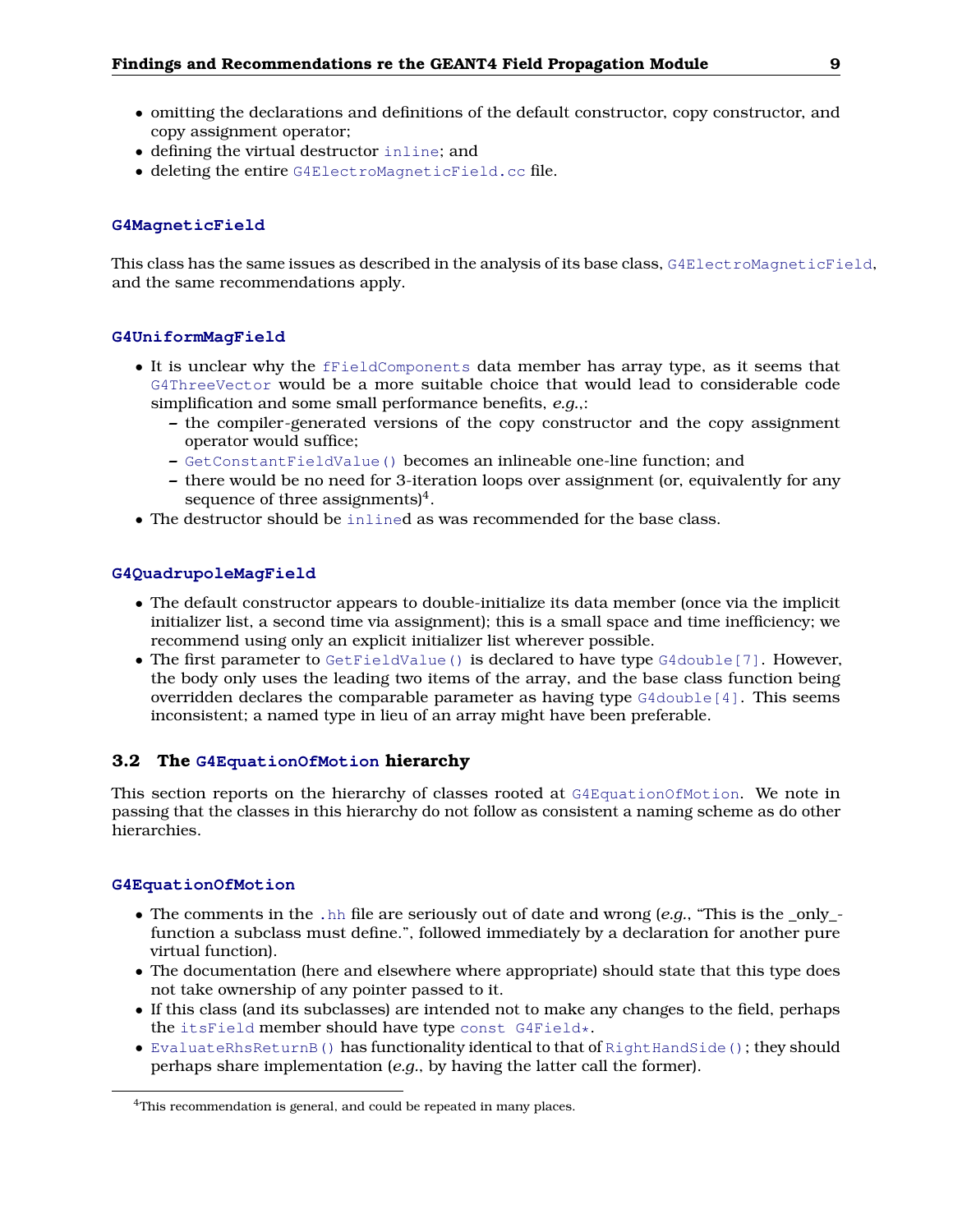## **G4EqMagElectricField**

- The class name is somewhat misleading; one would expect this class to inherit (directly or indirectly) from G4Field.
- The header need not #include "G4ElectroMagneticField.hh" as there are no uses of that type (only of a pointer to that type, so a forward declaration would suffice).

### **G4Mag\_EqRhs**

- The constructor incompletely initializes the object being created, as it fails to define the initial value of the member  $f\text{Cof}$  val. As described in general earlier, such a practice is dangerous, because a user can (in this case) call  $F\text{Cof}$  () and so obtain an uninitialized and hence arbitrary and unpredictable value.
- At least some of the comments in the .hh file are misleading or even wrong. Further, comments ought never include such literals as "0.299792458" or "two".
- We recommend all functions in the .cc file be inlined.
- The SetChargeMomentumMass function scales and then memorizes the first of its parameters, but ignores its other two parameters. The class then ignores that memorized value except when explicitly reqested (via  $F\text{Cof}(t)$ ) to deliver it to a caller. All this seems an unusual design.

#### **G4Mag\_UsualEqRhs**

- The data member fInvCurrentMomentumXc is uninitialized by the constructor, is set by SetChargeMomentumMass, is ignored by the rest of the class, and has no possible way of being used by any other entity. We recommend that this data member go away, along with its sole use.
- EvaluateRhsGivenB() could employ the sqr() algorithm defined in templates.hh in lieu of explicit self-multiplication.

#### **G4ErrorMag\_UsualEqRhs**

- All functions could easily be declared inline.
- The origin of function  $\text{sqrt}$  () (called by EvaluateRhsGivenB()) is non-obvious from inspecting the source code. After some effort, we located its origin in header templates.hh, but this header is included only (very!) indirectly. We recommend review and possible rescission of the policy that relies on transitivity of #includes. Modern C++ compilers have become very efficient at recognizing headers that are #included more than once, and the effort expended by maintainers to locate a header now easily outweighs the effort expended by compilers in avoiding duplications among #included headers.

#### <span id="page-9-0"></span>**3.3 The G4MagIntegratorStepper hierarchy**

This section reports on the hierarchy of classes rooted at G4MagIntegratorStepper.

### **G4MagIntegratorStepper**

- This class' interface uses low-level arrays instead of higher-level abstractions; there seems little inherent reason to avoid specifying the intent of the parameters instead of specifying their implementation.
- It is surprising that SetEquationOfMotion() is careful to check its parameter before saving it, but that the constructor is not at all careful about this; because of this, the user of GetEquationOfMotion() must be careful always to check the result that is provided, as it may be null.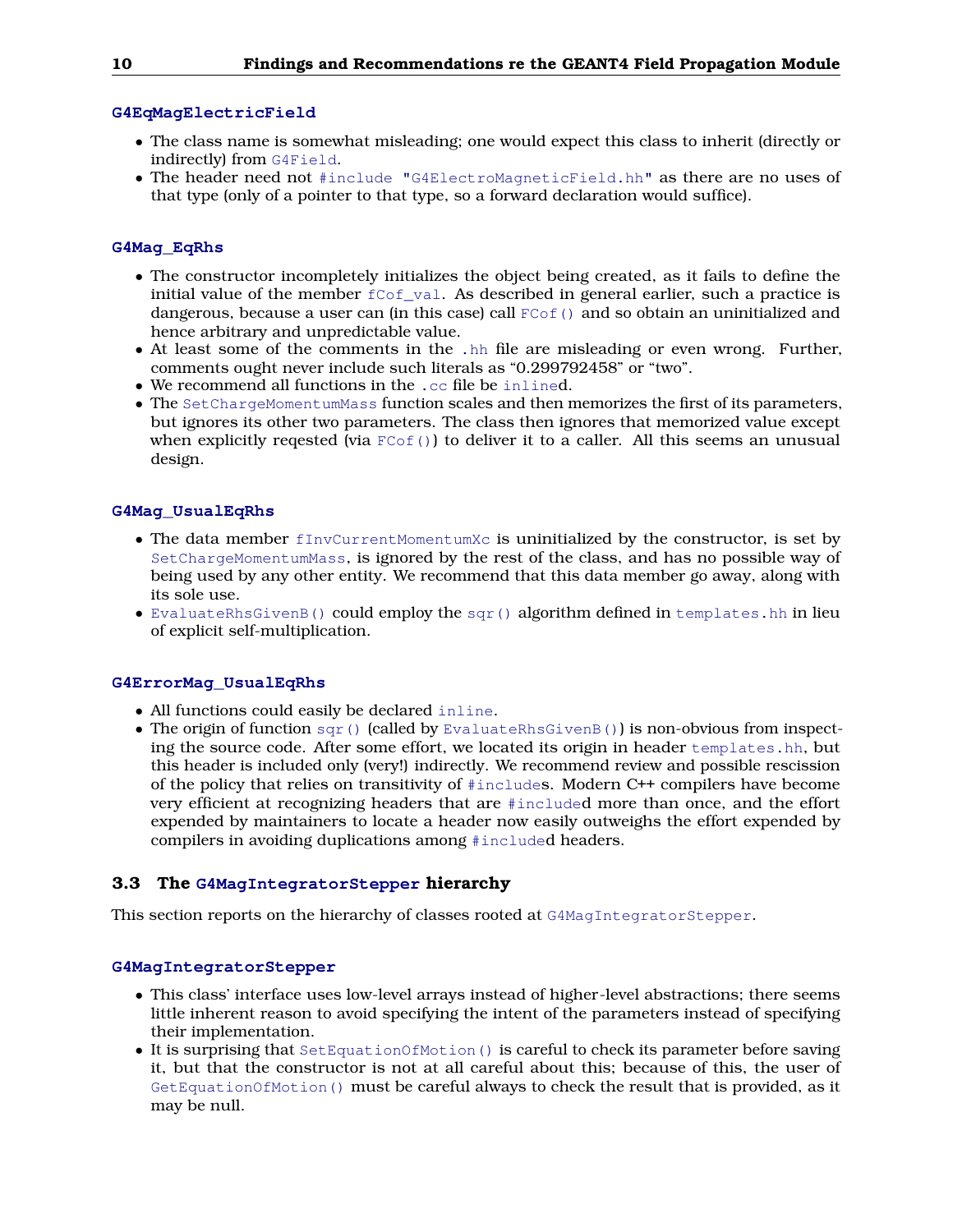- GetEquationOfMotion() is an accessor function, and so should likely be declared const.
- G4MagIntegratorStepper() could make use of the sqr() template defined in templates.hh.
- G4MagIntegratorStepper() declares its intermediate variables as type double instead of type G4double, although it parameter is G4double.
- NormaliseTangentVector()'s loop seems unnecessary; a call to std::transform() might be a candidate for its replacement, or (perhaps even better) just a sequence of three assignments. If the explicit loop must for some reason remain, its control should be written as: for( int i=0; i!=  $3;$  ++i).
- G4MagIntegratorStepper() has a calculation that depends on a value of 1e-14; the intent of this value is nowhere documented, nor is the rationale for its selection.
- The class constructor and destructor could be trivially inlined.
- It is not clear why this class (and therefore the entire hierarchy rooted here) was designed to be non-copyable.

#### **G4CashKarpRKF45**

- All pointers to dynamically-allocated arrays should be replaced by  $std::vector\leftarrow$ .
- Stepper() unnecessarily recalculates needed constants each time it is called; these constants should be declared with static lifetime.
- Stepper() declares a single variable, i, to control all the counted loops; there is no savings of time or space in doing so as opposed to declaring a fresh variable as part of each loop; we recommend this single i be eliminated and each loop control be rewritten as: for( int  $i = 0$ ; i != numberOfVariables;  $+i$  ). (The same or similar observation applies elsewhere, as well.)
- The five local variables in DistChord() seem poorly conceived and used:
	- **–** Variables distLine and distChord are entirely unnecessary; they can be entirely removed and the 11 lines of code in which they are participate ought be replaced by the following single statement (spanning 3 lines for extra clarity):
		- <sup>1</sup> return initialPoint == finalPoint
		- <sup>2</sup> ? (midPoint-initialPoint).mag()
		- <sup>3</sup> : G4LineSection::Distline(midPoint, initialPoint, finalPoint);
	- **–** Each of the remaining 3 variables should be defined no sooner than they can be properly initialized (in order to avoid the overhead of an unnecessary default initialization followed by an assignment), *e.g.*,:
		- <sup>1</sup> G4ThreeVector midPoint(fMidVector[0], fMidVector[1], fMidVector[2]);

#### **G4MagErrorStepper**

- Some but not all of the virtual functions are declared virtual; this inconsistency is confusing. We recommend all virtual functions be thusly declared (even if virtual is implied via a base class).
- All pointers to dynamically-allocated arrays should be replaced by  $std::vector>$ .
- Stepper() and DistChord() have a hidden dependency via their use of the non-local variables fInitialPoint, *etc.* Such dependencies have been widely recognized as constituting poor programming practice, and so we recommend that the two functions be consolidated into one (here and everywhere else in this hierarchy, too, for consistency). Remarks from G4CashKarpRKF45 above are also applicable here.
- We recommend that all literals be named, including the use of 7 in this class.

## **G4ClassicalRK4**

• This class exhibits many of the same issues already pointed out in the review of its base class G4MagErrorStepper: use of literals, single variable controlling many loops, use of dynamically-allocated arrays instead of std::vector<>s, *etc.*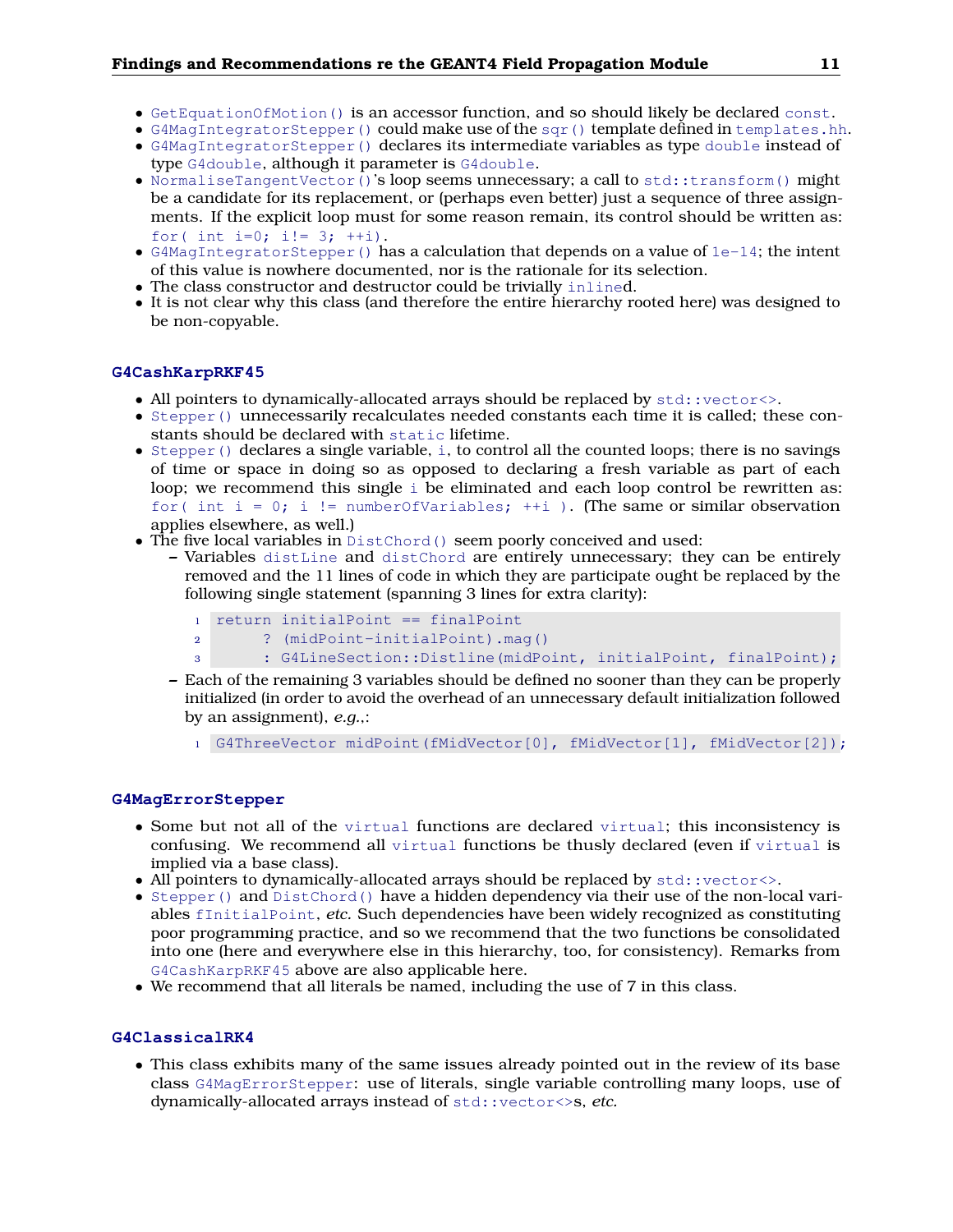#### **G4SimpleHeum**

As a sibling to class G4ClassicalRK4, this class shares most of the same comments.

#### **G4MagHelicalStepper**

- Because the interfaces are array-based, it is rarely clear as to what the arrays' extents are, and what each represents (this comment applies almost everywhere, at least so far), and so code assumes certain sizes that the code can't verify.
- The constructor leaves most data unitialized (allowing possible consequences as pointed out elsewhere), and initializes the pointer data member via an assignment rather than via the initializer list.
- DistChord()'s body is mostly a nested if whose structure realizes a 1-of-3 selection. We recommend it be rephrased in the following conventional style:

```
1 if(Ang<=pi)
2 return GetRadHelix() \star (1.0 - std::cos(0.5\starAng));
3 else if(Ang<twopi)
4 return GetRadHelix() * (1.0 + std::cos(0.5*(twopi-Ang)));
5 else // return Diameter of projected circle
6 return 2.0 * GetRadHelix();
```
- Some of the indentation in the .icc file is inconsistent.
- Integer literals are mixed with doubles, even within the same line:

 $1 \text{ CosT} = 1 - 0.5 \times \text{Theta2} + 1.0/24.0 \times \text{Theta4};$ 

- AdvanceHelix() contains a FIXME comment; this function may need attention.
- AdvanceHelix() does not always use the smallest number of operations:
	- 1 Bnorm =  $(1.0/Bmag)*Bfld;$

which could be recoded:

1 Bnorm =  $Bfld / Bmag$ ;

and similarly in other functions.

#### **G4ExactHelixStepper**

- The constructor does a better job than most in this hierarchy by way of initializing data members, but a few are still left uninitialized.
- The constructor's loop might be replaced by calling  $std::fill_n()$ .
- A design issue: if the base class tracks  $EQRhS$  (done in construction), this class may not need its own copy.
- The const value nvar is defined in several places; if a property of the class, we recommend that it become a class-level value.
- The DistChord() calculation is essentially identical to the same-named function in the G4MagHelicalStepper base class. There may be no need to have both.
- Some of the indentation in the .cc file is inconsistent.

#### **G4HelixHeum**

- DumbStepper defines nvar, but then fails to use it two lines later in defining arrays of that size.
- It is suspicious that the introductory comment states this is a third order solver, yet IntegratorOrder() returns 2 instead of 3 (another reason for avoiding literals [even in text form] inside comments).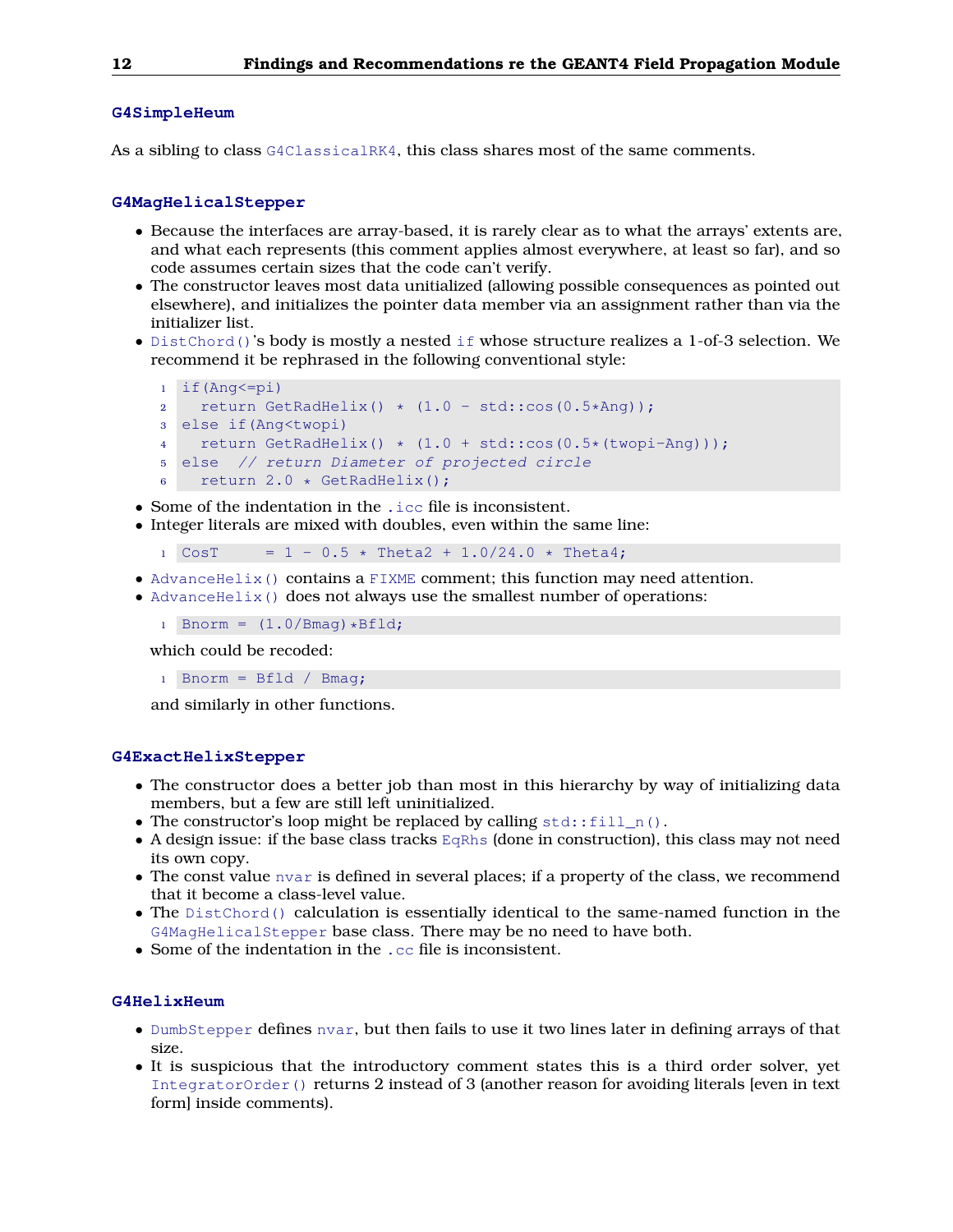#### **G4RKG3\_Stepper**

- We are concerned about the implementation status of this class; while it is located among the production code, several comments suggest strongly that this class is only incompletely implemented and tested.
- This class has many of the same issues already pointed out in the review of its base classes: use of literals, single variable controlling many loops, mixing integer and double types, use of dynamically-allocated arrays instead of std::vector<>s, *etc.*

#### <span id="page-12-0"></span>**3.4 The G4ChordFinder hierarchy**

#### **G4ChordFinder**

- We recommend all literals be named, including  $1.0e^{-2*mm}$ , the default for the constructor's stepMinimum parameter, and the many other literals in this class and elsewhere.
- The data member fAllocatedStepper seems unnecessary. We recommend that it be eliminated together with all its uses, which will moot its redundant initialization in one of the constructors. (Note that it is safe in C++ to delete a pointer even if its value is 0.)
- FindNextChord() at its core has a loop with the following essential structure:

```
1 done = false;
2 \text{ n} = 0;3 do {
4 code block A
5 done = predicate;
6 if( !done )
7 code block B
8 n++;
9 } while( !done );
```
We recommended this be reformulated to avoid one of the two tests and slightly reduce the number of variables needed, *e.g.*,:

```
1 code block A
2 int n = 1;
3 for(; ! (predicate); +n)
4 code block B
5 code block A
6 }
```
and perhaps even rephrasing the predicate so that it needn't be inverted during the (now sole) test.

• NewStep() has code such as:

```
1 else if (stepTrial > 1000.0 * stepTrialOld)
2 \quad \{3 stepTrial= 1000.0 * stepTrialOld;
4 }
```
which is more clearly expressed (also eliminating a duplicate calculation):

```
1 else
2 stepTrial = std:: min( stepTrial, 1000.0 \times stepTrialOld );
```
• AdvanceChordLimited() has another example of a misplaced (or even unneeded) variable, good\_advance, now employed as follows (comments elided):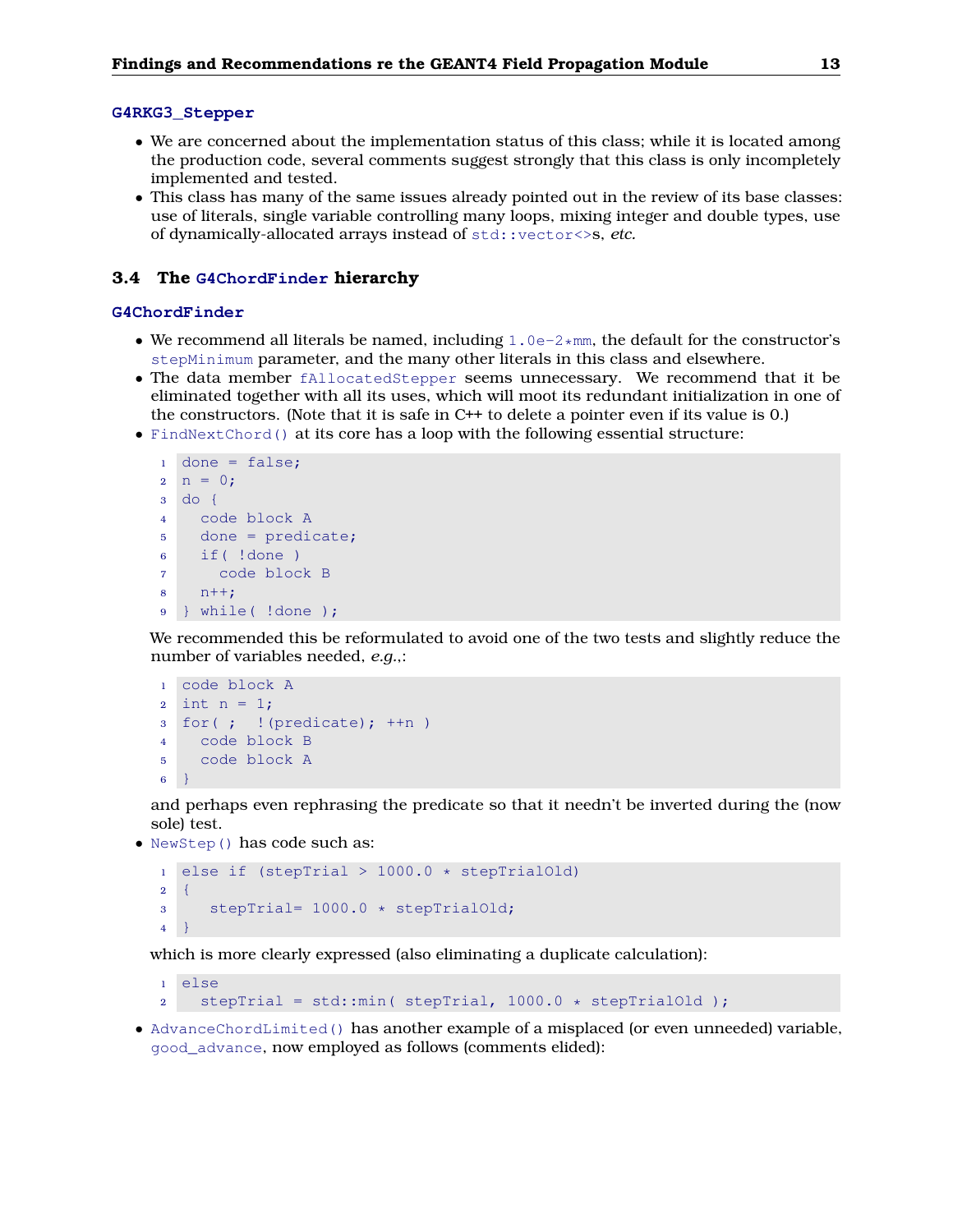```
1 G4bool good advance;
2 if ( dyErr < epsStep * stepPossible )
3 {
4 yCurrent = yEnd;
5 good_advance = true;
\mathbf{6}7 else
8 {
9 good_advance = fIntgrDriver->AccurateAdvance(yCurrent, stepPossible,
10 epsStep, nextStep);
11 if ( ! good_advance )
12 \qquad \{13 stepPossible= yCurrent.GetCurveLength()-startCurveLen;
1415 - 3
```
(See also ApproxCurvePointV() for a remarkably similar example, and see below for suggested improvement.)

• InvParabolic() is declared to take all its parameters by const value. This constness is an implementation detail that does not belong in the declaration. Further, it only rarely is significant and likely should not be part of the definition either.

### **G4ChordFinderSaf**

- The constructors and destructor seem worth inlineing.
- The destructor's internal comment is incorrect.
- See base class comment re FindNextChord() which seems applicable here, too, and which we recommend be simplified as shown:

```
1 if( dyErr < epsStep * stepPossible )
2 yCurrent = yEnd;
3 else if( ! fIntgrDriver->AccurateAdvance( yCurrent, stepPossible,
4 epsStep, nextStep ) )
5 stepPossible= yCurrent.GetCurveLength()-startCurveLen;
```
### <span id="page-13-0"></span>**3.5 G4MagInt\_Driver**

- The source file names ( $G4MaqIntegratorDiriver.*$ ) do not match the name of this class. This seems unusual within the GEANT4 file system (at least so far) and makes it harder to find the correct files.
- Several functions are declared protected, yet this class is not designed to be used as a base class.
- The constructor calls (directly and indirectly) public member functions. This is in general a dangerous and potentially fragile practice because a class' invariant is generally considered established only after the constructor finishes, and all public member functions are entitled to assume that it holds when they are called. The constructor also violates the practice of initializing member data in the order in which the member data is declared in the class.
- The conditionally-defined macro G4DEBUG\_FIELD seems to be positioned too late within the file; there is an #ifdef for it earlier.
- The indentation is not always consistent, *e.g.*, in the .icc file.
- The use of "no" or "No" as an abbreviation for "number" is potentially very confusing, as in the identifier noWarningsIssued. We recommend use of "n" instead of "no" (*e.g.*, nWarningsIssued), with "num" as a 2nd choice (*e.g.*, numWarningsIssued). See also no\_warnings, a variable that is directly tested by conversion to bool and so gives a result opposite to that naively expected.
- AccurateAdvance() includes code with the following structure: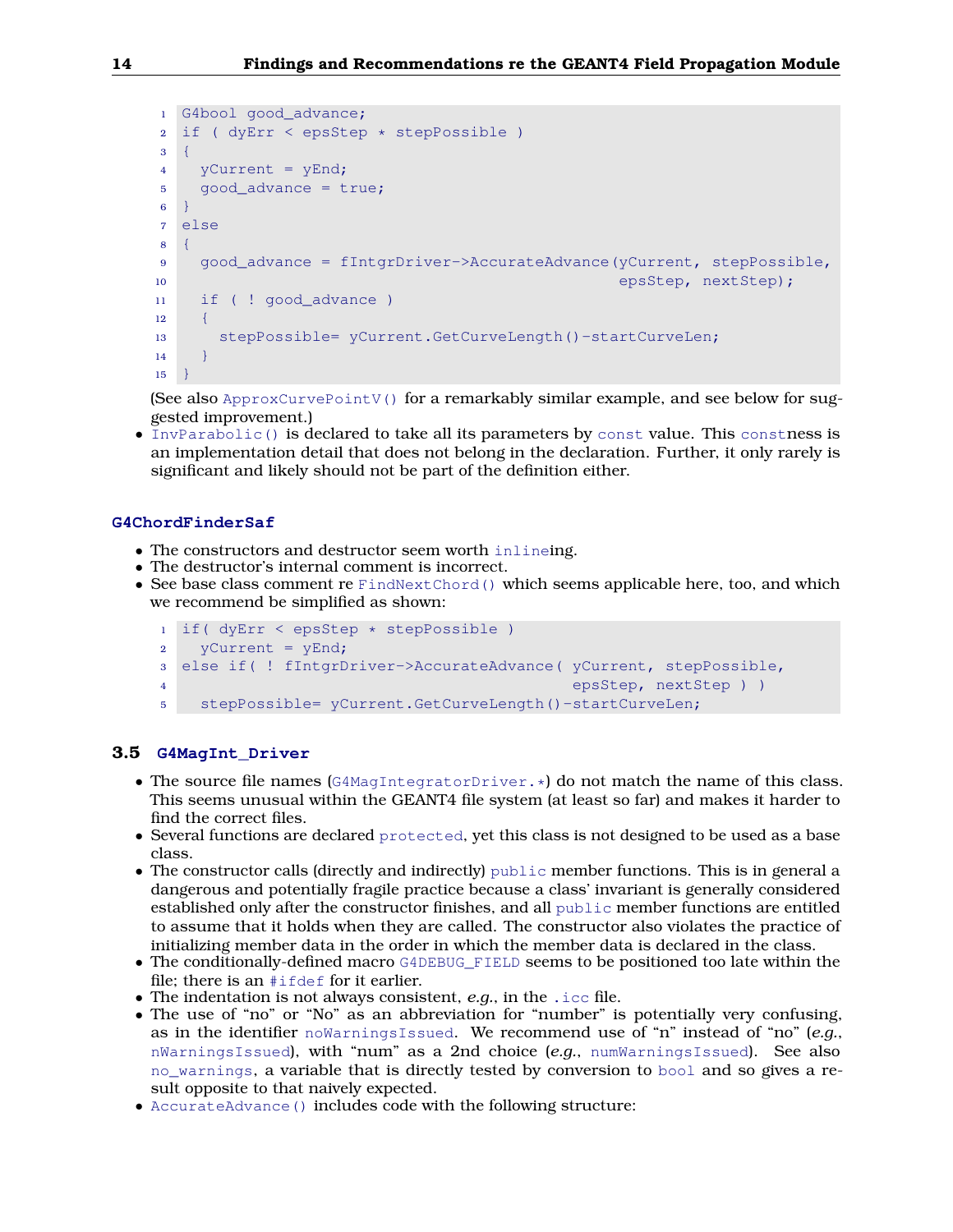```
1 if ( hstep \leq 0.0 )
2 \left\{ \begin{array}{c} 2 \end{array} \right\}3 if(hstep==0.0)
4 \qquad \{5 \qquad \ldots6 return succeeded;
7 }
8 else
9 {
10 ...
11 return false;
12 }
13 }
```
We recommend instead the following structure, which is no more expensive to execute and more clearly reflects the tripartite nature of the decisions:

```
1 if ( hstep > 0.0 )
2 ; // nothing to do
3 else if (hstep == 0.0)
4 {
5 ...
6 return succeeded;
\overline{7}8 else // ( hstep < 0.0 )
9 {
10 ...
11 return false;
12 }
```
• AccurateAdvance() includes the code fragment:

```
1 if ( (hinitial > 0.0)
2 && (hinitial < hstep)
3 && (hinitial > perMillion * hstep) ){ ...
```
Since we know from earlier code that hstep is positive, this can be simplified to:

```
1 if( (hinitial < hstep)
2 && (hinitial > perMillion * hstep) \{ \ldots \}
```
and which more clearly reflects the intended range-checking when expressed:

```
1 if (hstep * perMillion < hinitial
2 8 & hinitial < hstep) { \ldots
```
- A minor performance gain in AccurateAdvance() may be achieved by checking hstep (see above) at the beginning of the function, before doing anything with local variables, as they won't be used if the hstep check fails. It's also a good idea to validate a function's inputs before the function begins any serious work.
- AccurateAdvance() uses a  $do...$  while() loop as a major part of its body. This is an uncommonly-used construct that is normally reserved for use when a looping algorithm truly requires at least one iteration. Because this algorithm seems not to impose such a requirement, we recommend the loop (and allied code) be reformulated as an ordinary  $while()... loop.$
- AccurateAdvance () directly uses data member fMinimumStep in some places, but calls Hmin() (which returns fMinimumStep) in others. The reason for this inconsistency is unclear.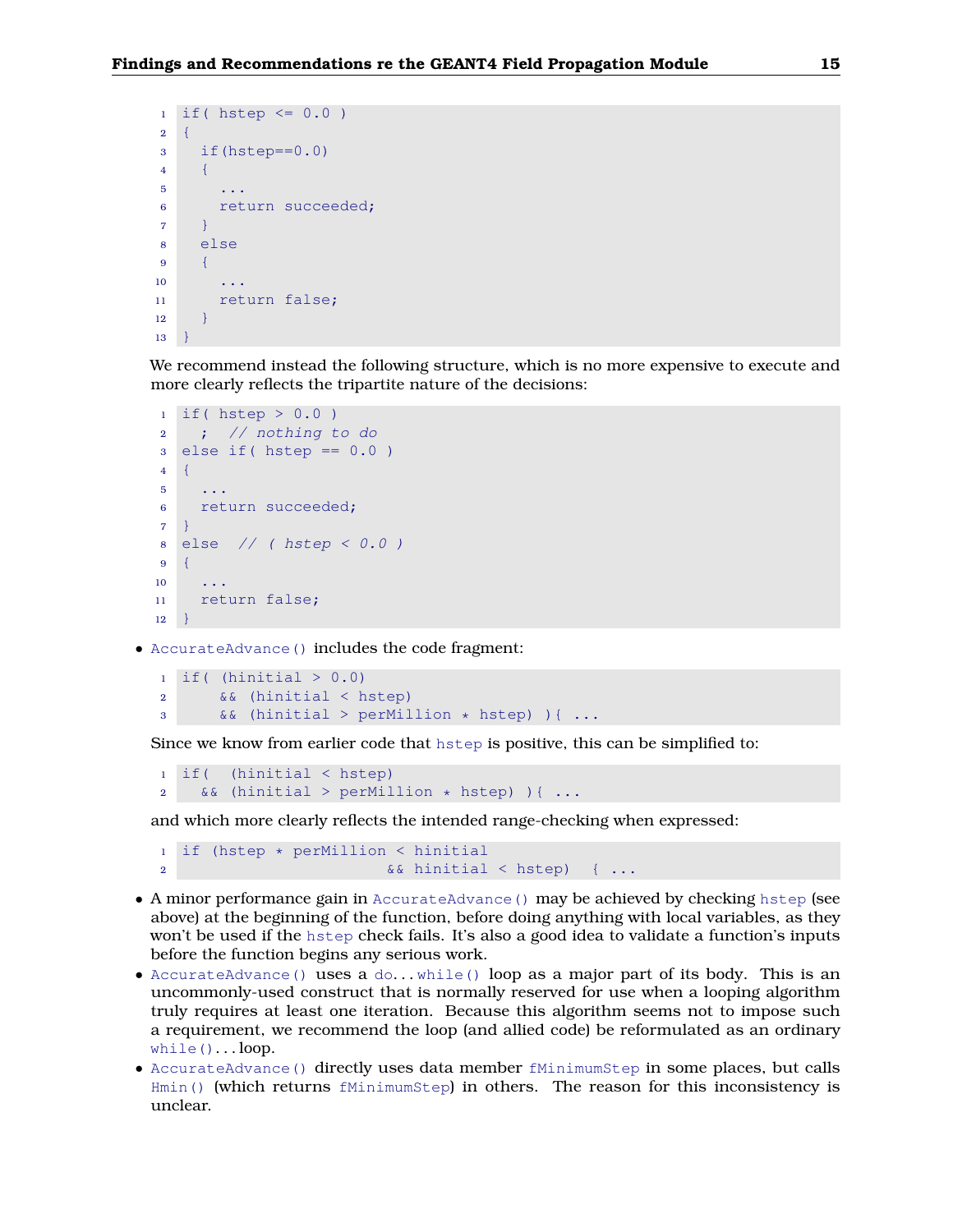- QuickAdvance() has a local static variable no\_call that is initialized and incremented, but nowhere used. We recommend this variable's removal, as this may improve performance (unless the compiler has already noticed that this variable is not used elsewhere and therefore has already elided it out of existence).
- Adherence to the style of *Numerical Recipes* is not recommended, as these algorithms originated in Fortran, and all their recodings in C and C++ reflect that history rather than taking best advantage of the strengths of each language.
- The PrintStatus() overloads are only invoked when G4DEBUG\_FIELD is defined, so they ought be declared and defined only under the same circumstance.
- Coupling the destruction of such an object to report-printing seems a suboptimal design choice. Please see our general comments on printing statistics reports.
- If arrays must be copied, a call to  $std$ :  $copy$  n is a better choice than an explicit loop for the purpose.

## <span id="page-15-0"></span>**3.6 G4FieldTrack**

- The name of this class suggests a relationship with such other similarly-named classes as G4Track. However, the class definition does not manifest any such relationship. This seeming contradiction suggests that a better name for the class, one that better identifies the underlying abstraction, may be in order.
- It is unclear why no constructor takes an object such as a G4Particle or a G4Track as a source of information being aggregated by this class.
- The SixVector could easily (here and elsewhere) have its own non-array type (*e.g.*, named PhaseSpacePoint) with its own operations that would greatly simplify its clients' code; we recommend doing so, along the lines of G4ThreeVector, *etc.*
- The comment claiming that the class is only used in connection with RK algorithm seems questionable; the class is used in many places throughout GEANT4.
- As evidenced by an introductory remark, this class seems deliberately designed to lack coherence in that it neither requires nor preserves any relationships among its collection of data. Thus, the class has no invariant that any user can rely on. Such a lack is inconsistent with the usual principles of object-oriented design.
- The class seems inconsistent in its implementation of inline functions: a few are defined inside the class, but the rest are in a separate .icc file.
- There is a private nested type, but a public accessor for its instance, yielding a pointer to an inaccessible type. This design seems inconsistent.
- There is a most unusual constructor, documented as "Almost default constructor", that has a char parameter that it ignores. We recommend this constructor become a true default constructor (taking no parameters) instead.
- One constructor concludes with the following remarkable code sequence:

```
1 G4ThreeVector Spin(0.0, 0.0, 0.0);
```

```
2 if( !pSpin ) Spin= G4ThreeVector(0.,0.,0.);
```

```
3 else Spin= *pSpin;
```

```
4 InitialiseSpin( Spin );
```
which can be more simply, efficiently, and directly written:

- <sup>1</sup> InitialiseSpin( pSpin ? \*pSpin : G4ThreeVector(0.,0.,0.) );
- SetChargeAndMoments() (and elsewhere) uses the C++ macro DBL\_MAX, but this macro is tied to the type double, not to G4double; if G4double were ever to differ from double, this code is likely to break.
- There is no need for an explicit copy constructor in the nested class; the compiler would generate one with identical semantics and (likely) better performance.
- It is unclear why we have both SetSpin() and InitialiseSpin() with identical functionality.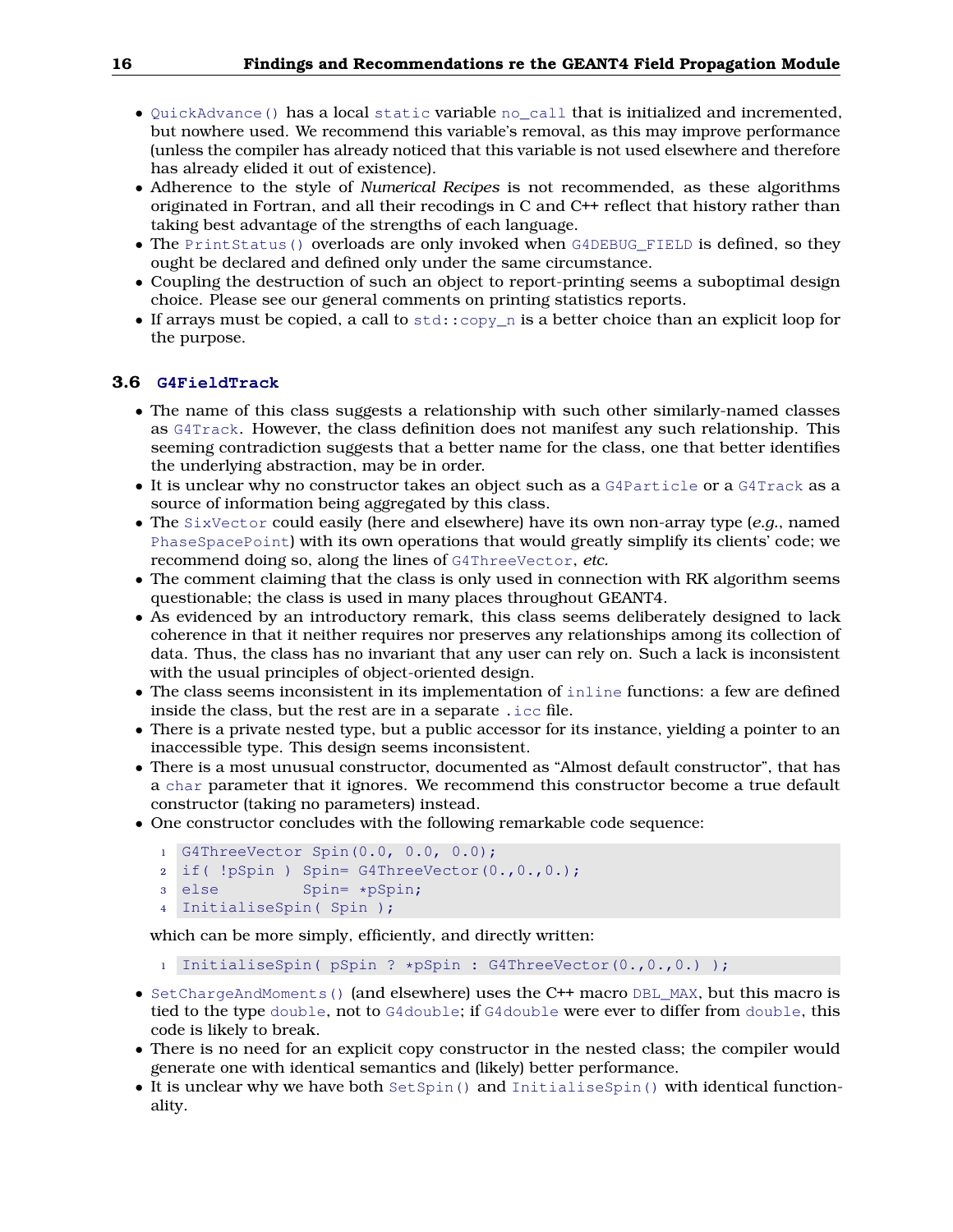- The class lacks any means of setting itself to an all-zero state (which functionality other classes mimic by explicitly constructing such an entity and copying it); a default constructor might be one approach, as might a clear() member, as might both.
- The constructors are not all declared together. This makes it more difficult to know (for example) which one is being called from elsewhere.

## <span id="page-16-0"></span>**3.7 The G4VIntersectionLocator hierarchy**

## **G4VIntersectionLocator**

- The constructor takes no advantage of the initializer list, and (as elsewhere) fails to initialize all data members (only 5 of the 9 are given values).
- Unlike many other GEANT4 classes that have pointers as data members, this class is copyable. However (again unlike most other classes), this class owns a resource (namely a G4Navigaror that is acquired in the constructor and discarded via the destructor). If copied, both instances will then own the same G4Navigator and therefore that G4Navigator will be erroneously discarded by both the source and the target G4VIntersectionLocator. We therefore recommend, as a minimal change, that this class become noncopyable.
- ReEstimateEndpoint() has a block of code that is enabled (via #else) only when debugging is disabled. This seems odd.
- Many remarks made earlier in other contexts also apply in this class.

## **G4MultiLevelLocator**

- The class is copyable, but the compiler-generated copy functions will not do the right thing with respect to the array data member.
- EstimateIntersectionPoint() is quite a large function (> 600 lines long).
- In EstimateIntersectionPoint() the fin section depth array should be replaced by a std::vector<bool> in order to simplify its initialization; further the container should hold objects, not pointers to objects, in order to improve performance; this would be facilitated when G4FieldTrack is given a default constructor as recommended elsewhere.
- In EstimateIntersectionPoint() we have (comments elided):

```
1 if(depth==0)
2 \quad \{3 CurrentA_PointVelocity = CurrentB_PointVelocity;
4 CurrentB_PointVelocity = CurveEndPointVelocity;
5 SubStart_PointVelocity = CurrentA_PointVelocity;
6 restoredFullEndpoint = true;
7 }
8 else
9 {
10 CurrentA_PointVelocity = CurrentB_PointVelocity;
11 CurrentB_PointVelocity = *ptrInterMedFT[depth];
12 SubStart_PointVelocity = CurrentA_PointVelocity;
13 restoredFullEndpoint = true;
14 }
```
in which 3 of the 4 assignments in each branch are identical; we recommend factoring for simplicity and clarity, as in: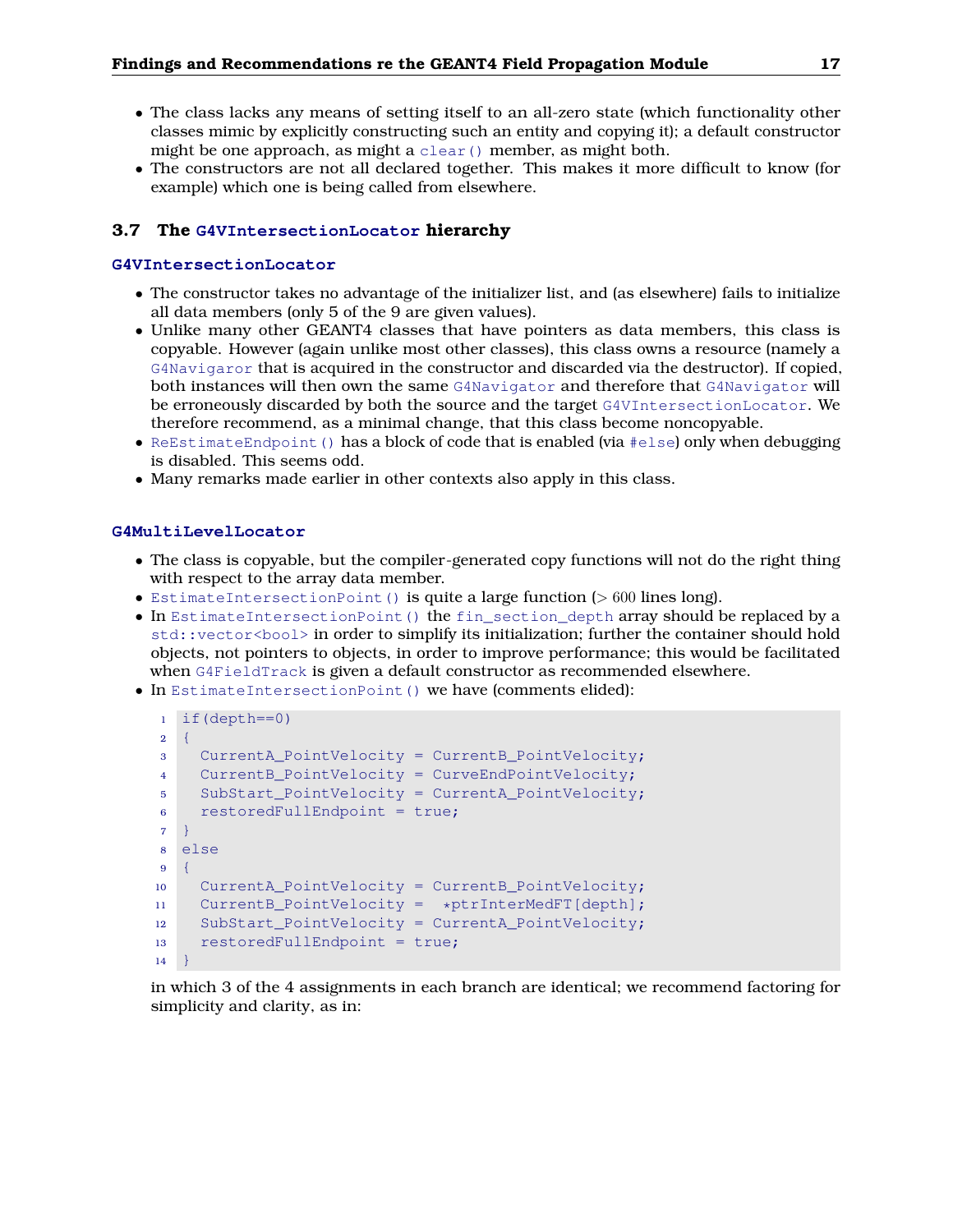```
1 CurrentA PointVelocity = CurrentB PointVelocity;
2 CurrentB_PointVelocity = (depth==0) ? CurveEndPointVelocity
3 : *ptrInterMedFT[depth];
4 SubStart_PointVelocity = CurrentA_PointVelocity;
5 restoredFullEndpoint = true;
```
• In EstimateIntersectionPoint() we have a negatively-named variable there is no intersection which is always used as ! there is no intersection. We recommend the variable be renamed there\_is\_an\_intersection, be given the opposite polarity in value, and thereafter used without need for further negation.

#### **G4BrentLocator**

Most of the remarks re G4MultiLevelLocator apply to this class as well.

#### **G4SimpleLocator**

Many of the remarks re G4MultiLevelLocator apply to this class as well.

## <span id="page-17-0"></span>**3.8 G4PropagatorInField**

- The general comments are split among the .hh, .icc, and .cc files. As discussed earlier, we recommend the comments be consolidated in a single place.
- Only the last 4 lines of the constructor body belong there. Consistent with our previous general recommendations regarding initialization, we recommend the remaining lines be reformulated as part of the initializer list.
- The body of FindAndSetFieldManager() has 10 lines of code, involving nested logic and 2 local variables. This entire body can be simplified as follows, using no nesting and no local variables:

```
1 if( pCurrentPhysicalVolume )
2 fCurrentFieldMgr = pCurrentPhysicalVolume->etc;
3 if( ! fCurrentFieldMgr )
4 fCurrentFieldMgr = fDetectorFieldMgr;
5 fSetFieldMgr = true;
6 return fCurrentFieldMgr;
```
- ComputeStep() calls FindAndSetFieldManager(), and uses its return value to set the same variable to the same value as was just done in the call to  $FindAndSetFieldManager()$ . This assignment therefore seems to be redundant and can be removed.
- ClearPropagatorState() fails to clear all the data members as the name promises; for example, any fpTrajectoryFilter pointer is preserved.
- The body of GimmeTrajectoryVectorAndForgetIt() (a whimsical name!) can be slightly simplified and clarified:

```
1 return fpTrajectoryFilter
```
<sup>2</sup> ? fpTrajectoryFilter->GimmeThePointsAndForgetThem()

- <sup>3</sup> : 0;
- A comment refers to a "METHOD" but technically C++ has no methods, only member functions.
- Many functions (here and elsewhere) use the convention of declaring variables with no initial value, then later (often immediately or very soon) providing the intended value. As pointed out above, such a practice is in general unnecessarily expensive especially when the variables' types have default constructors which are thus unnecessarily invoked.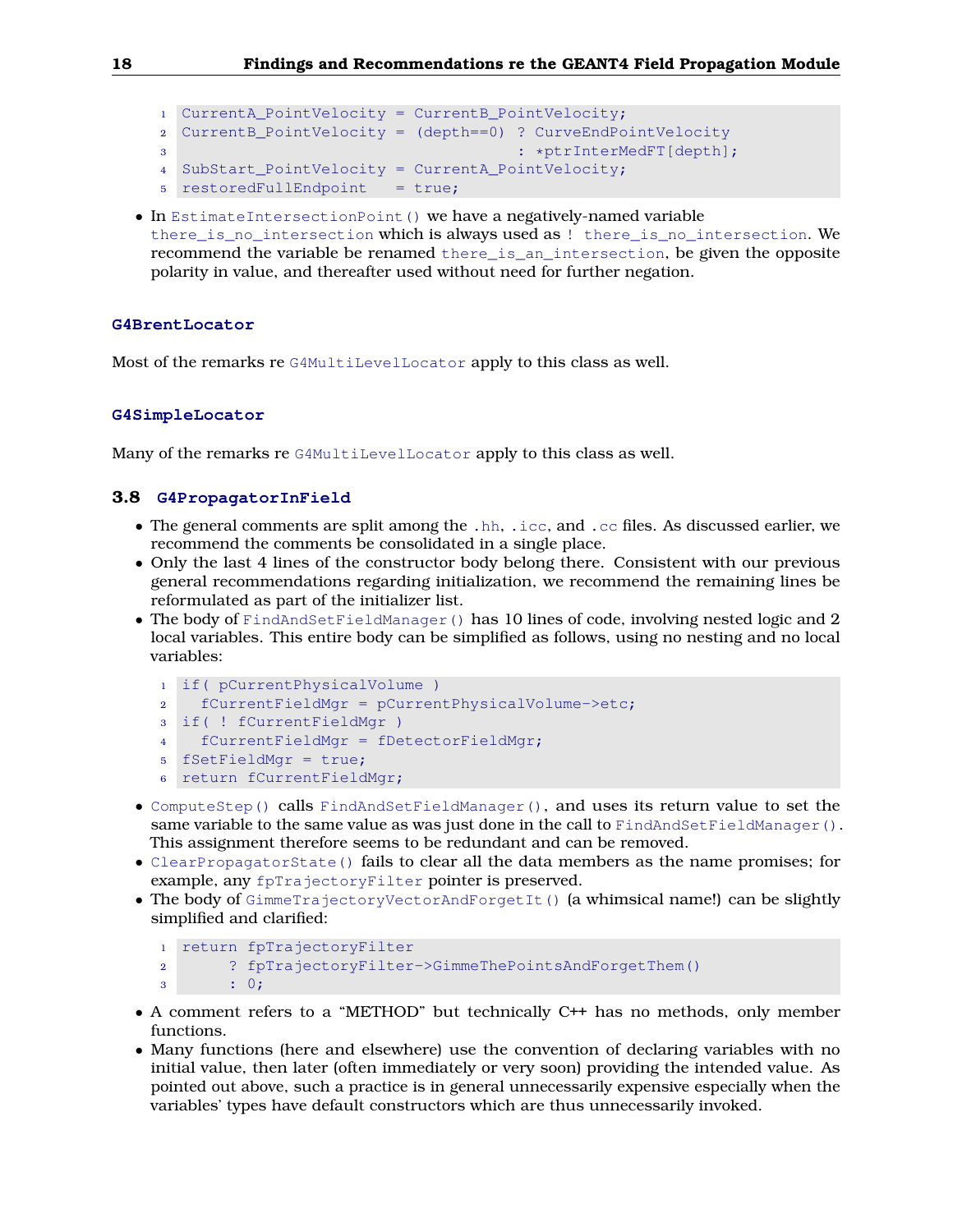- ComputeStep() has a  $do...$  while() loop at its core. This is a rarely-needed construct (as pointed out elsewhere) that is likely wrong here, as it is possible (even though highly unlikely here) to set the maximum number of iterations to zero, in which case the loop still would iterate once before discovering that it had done so unnecessarily.
- In ComputeStep(), the variable s\_length\_taken may be unnecessary and might be replaced by fFull\_CurveLen\_of\_LastAttempt.
- In ComputeStep() we have
	- $\frac{1}{1}$  intersects = intersects && found\_intersection;

in a block not entered unless intersects is known to be true. This fragment can therefore be simplified as:

```
1 intersects = found_intersection;
```
Even better, the variable found\_intersection can be removed and its uses replaced by intersects, thus obviating the above assignment.

• GetThresholdNoZeroSteps() might be better written, with no local variable, via a single switch statement:

```
1 switch( i ) {
2 case 0: return 3;
3 case 1: return fActionThreshold_NoZeroSteps;
4 case 2: return fSevereActionThreshold NoZeroSteps;
5 case 3: return fAbandonThreshold NoZeroSteps;
6 default: return 0;
7 }
```
#### <span id="page-18-0"></span>**3.9 G4ErrorPropagatorData**

- This class is intended to be a singleton and should therefore disallow copying.
- The static data member the ErrorPropagatorData, a pointer, would be better defined inside GetErrorPropagatorData(); the data member has no need to be accessible from outside this function.
- Even better, that variable does not need to exist at all, as GetErrorPropagatorData() can simply directly return &GetErrorPropagatorData and thus be reduced in size by 4 lines of code (by removing the if statement).
- A name of the form GetSomething() suggests that its purpose is to access member data. The conventionial name, in a singleton, for the instance function is  $instance()$ .
- All functions can trivially be made inline, and should be. This change will produce a small performance benefit on each use of the class with little or no impact on code size.
- The const\_cast in SetTarget() is incredibly dangerous and should be avoided. The simplest correction is to change the type of the data member as shown: const G4ErrorTarget\* theTarget;.
- No default constructor is provided, leaving data members in inappropriate (likely undefined) states that can be accessed from other parts of the program.
- It is unclear that this class should be designed as a singleton, as it is simply a repository of selected data items that could each be static data members. Such a simpler design could yield small performance benefits as there would then be no need to provide and hence call any instance function before accessing the data, especially if all the member functions were static as well.
- Once all the members are static, and observing that each function is either a setter or a getter, it is unclear that most of these functions need to exist.
- The enum definitions could easily be moved inside the (public part of the) class, in which case (a) the enumerators' identifiers would no longer need to have their type prepended, and (b) client code would need only replace the existing \_ with :: and then recompile.